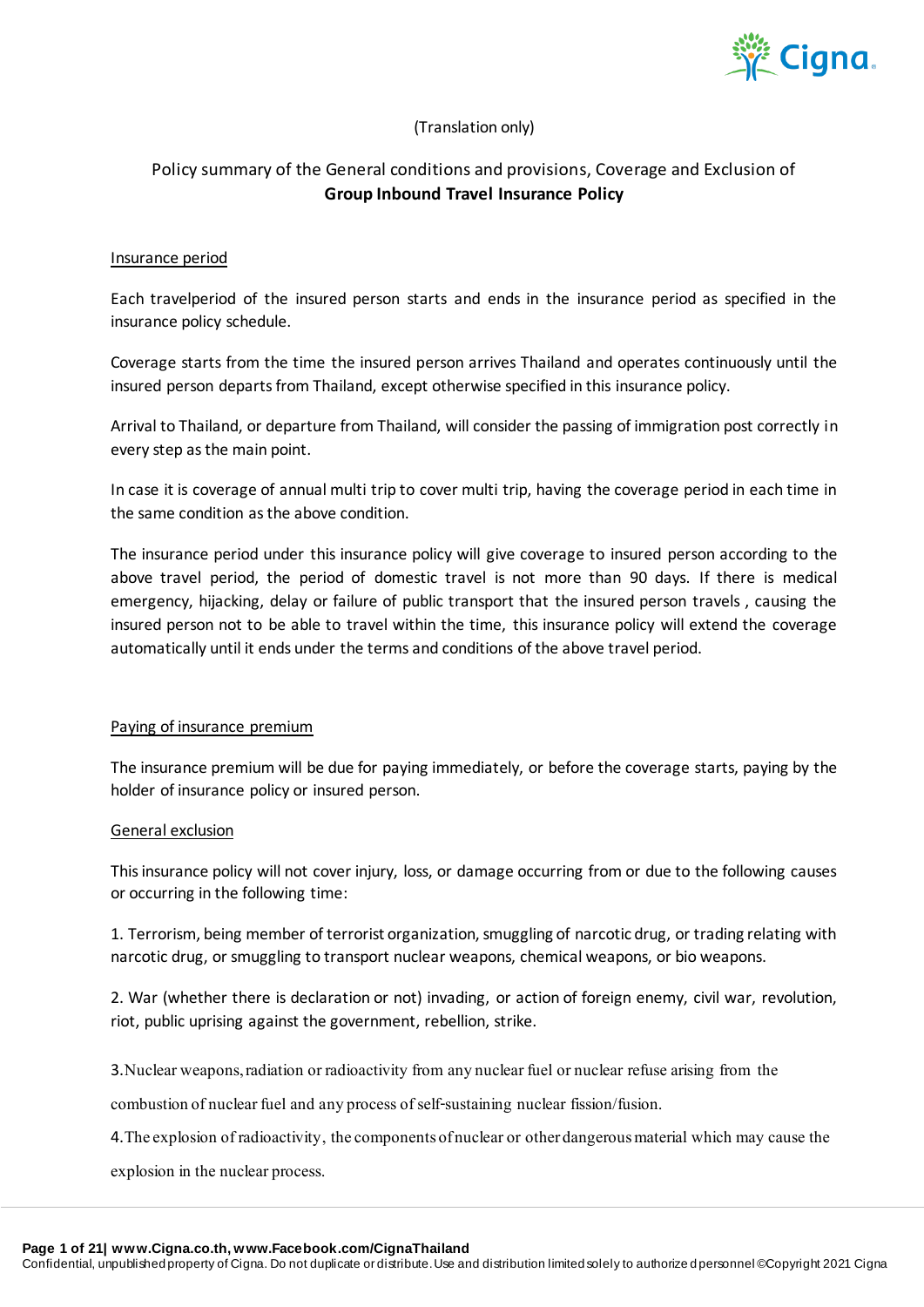

5.Suicide or suicide attempt, self inflicted injury or attempt of self-inflicted injury whether being his/her own action or allow others to perform while insane or not. This also includes the accident to the insured due to consuming, drinking, or injection of toxic substance into the body or drug overdose.

6. While the insured is committing a felony or while the Insured is being arrested, under arrest, or escaping the arrest.

#### Insuring agreement

Insuring agreement and all attachments have limitation of coverage. Please see the insurance policy regarding detail:

| BGT <sub>1</sub>    | Insuring Agreement of benefit coverage of Death, Dismemberment, Loss of sight,<br>or Total Permanent Disability    |
|---------------------|--------------------------------------------------------------------------------------------------------------------|
| BGT <sub>2</sub>    | Insuring Agreement of benefit coverage of Medical Treatment from accidents                                         |
| BGT <sub>3</sub>    | Insuring Agreement of benefit coverage of Medical Treatment                                                        |
| BGT <sub>4</sub>    | Insuring Agreement of benefit coverage of Daily Hospitalization Income Protection<br>from accidents.               |
| BGT <sub>5</sub>    | Insuring Agreement of benefit coverage of Daily Hospitalization Income Protection<br>from accidents and sickness   |
| BGT <sub>6</sub>    | Insuring Agreement of coverage of Liability to third parties                                                       |
| BGT <sub>7</sub>    | Insuring Agreement of coverage of loss or damage of Personal baggage and<br>personal effects                       |
| BGT <sub>8</sub>    | Insuring Agreement of coverage of compensation for Travel delay                                                    |
| BGT9                | Insuring Agreement of coverage of Baggage delay by domestic flight                                                 |
| <b>BGT 10</b>       | Insuring Agreement of coverage of loss of passport and travel documents                                            |
| <b>BGT 11</b>       | Insuring Agreement of coverage of loss or damage of Golf playing equipment and<br>special award for "Hole-in- one" |
| <b>BGT 12</b>       | Insuring Agreement of benefit coverage of Emergency Medical Evacuation                                             |
| <b>BGT 13</b>       | Insuring Agreement of benefit coverage of Emergency Medical                                                        |
|                     | Evacuation/Repatriation/Repatriation of Mortal Remains                                                             |
| BGT-<br><b>EN01</b> | Attachment of benefit coverage of Death, dismemberment, loss of sight or total                                     |
|                     | permanent disability from accident while in public conveyance or private car                                       |

#### **Page 2 of 21| www.Cigna.co.th, www.Facebook.com/CignaThailand**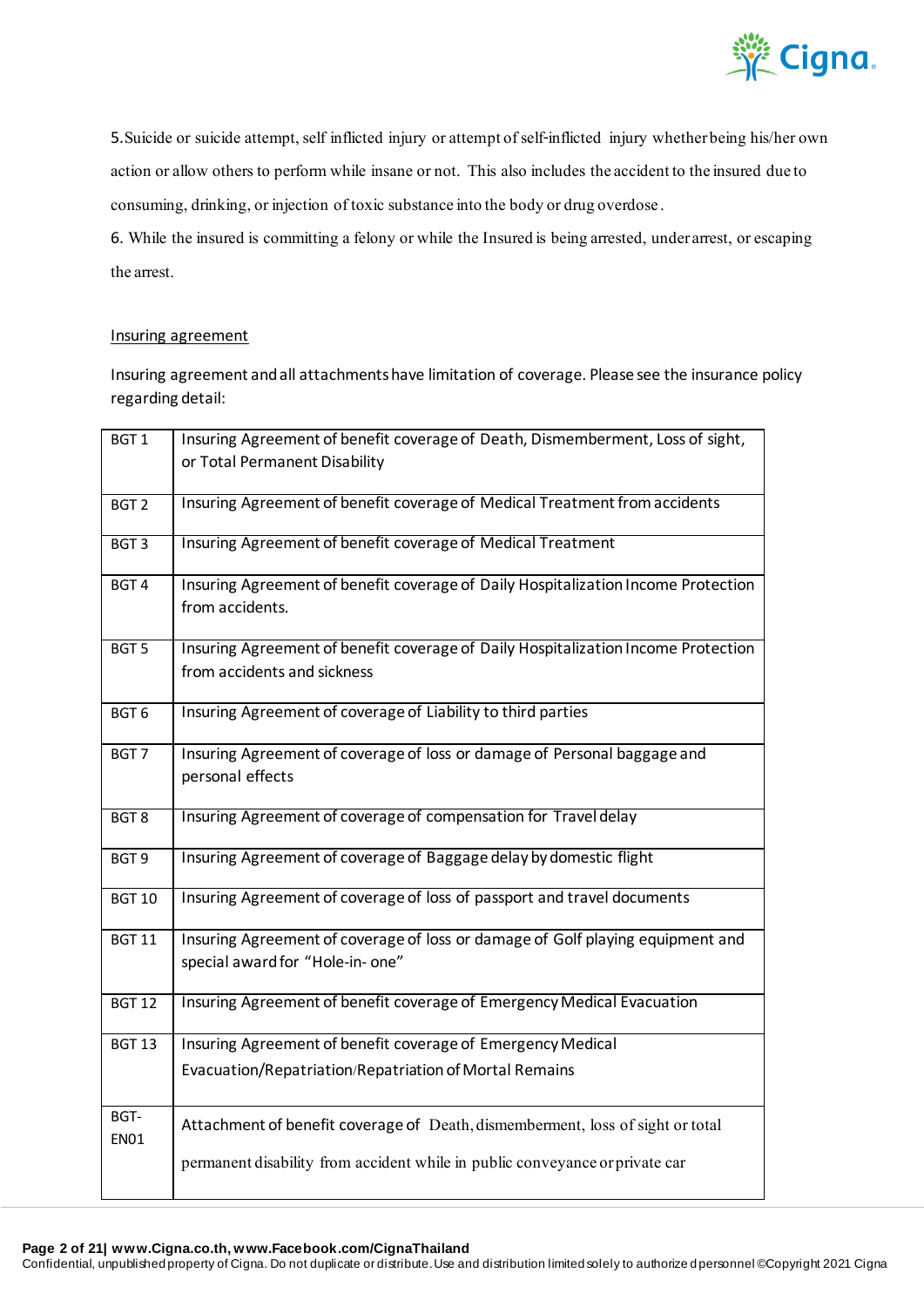

Notes:

1.Coverage and other conditions which have full detail shall comply with the insurance policy in type of Group Inbound Travel Insurance which got approval from The Office of Insurance Commission (OIC)

2. The company can select the insuring agreement/attachment to make insurance plan.

3. Policy summary of the general conditions and provisions, Coverage and Exclusion of Group Inbound Travel Insurance Policy are a part of Group Inbound Travel Insurance which makes the insured person to know the preliminary detail of the insurance policy only. Please see all coverage and conditions in the insurance policy.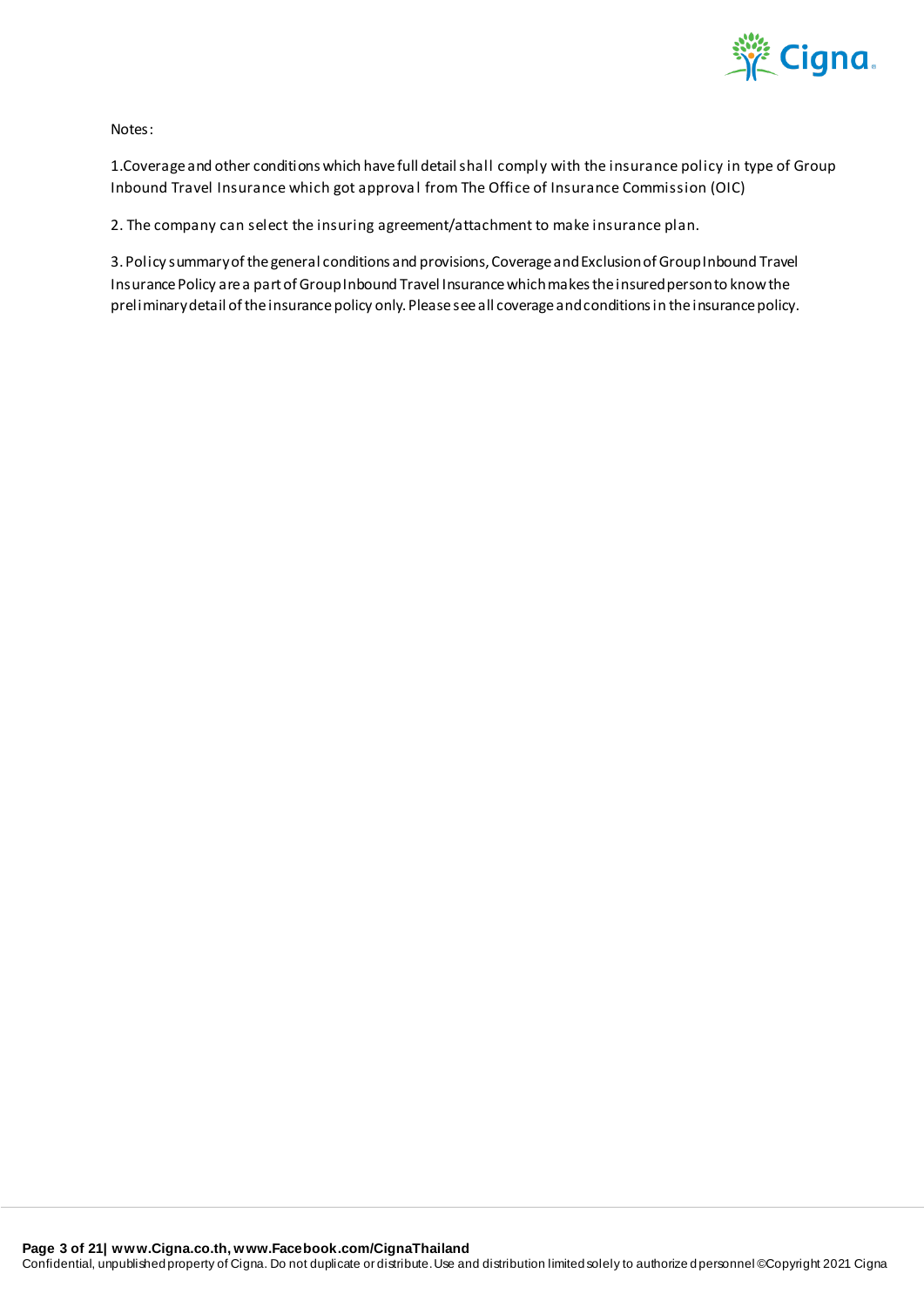

(Translation only)

(BGT3)

Insuring agreement

#### Medical Treatment Benefit

#### **Coverage**

During insurance period, if there is suffering of injury or sickness occurring during traveling causing the insured person to have medical treatment as in-patient, or out-patient in hospitals, or medical center, the company will pay compensation according to the amount of money for medical treatment cost as medical necessity and medical standard, under the amount of money that the insured person pays actually, but it shall not be more than the amount of the sum insured that the company shall be liable, deducting with the amount of deductible that the insured person shall be responsible as specified in this insuring agreement (if any).

#### Specific exclusion (to be effective for insuring agreement to cover Medical Treatment Benefit only)

Insurance under this insuring agreement for coverage does not cover injury, loss or damage occurring from, or caused by or expense occurring as follows:

1. Pre-existing condition, for sickness (and complication), symptom, or irregularity occurring to the insured person before the travel date having significant essence to be sufficient for general people shall find diagnosis , taking care or medical treatment, or cause physicians to diagnose , take care or have medical treatment.

2. Treatment or remedy of bodily deficiency since birth.

3. Treatment for relaxation or healthy, rehabilitation, bodily checkup, other treatment cost unrelated to the injury or sickness.

4. Treatment of disease or mental and nervous conditions, stress, insanity including drug addiction or genetic diseases.

5. AIDS, venereal diseases, or sexual transmitted diseases.

6. Any medical treatment relating with pregnancy, child birth, child abortion.

7. Medical treatment which is not modern medical treatment, as well as alternative treatment for example acupuncture, natural treatment, chiropractic, etc.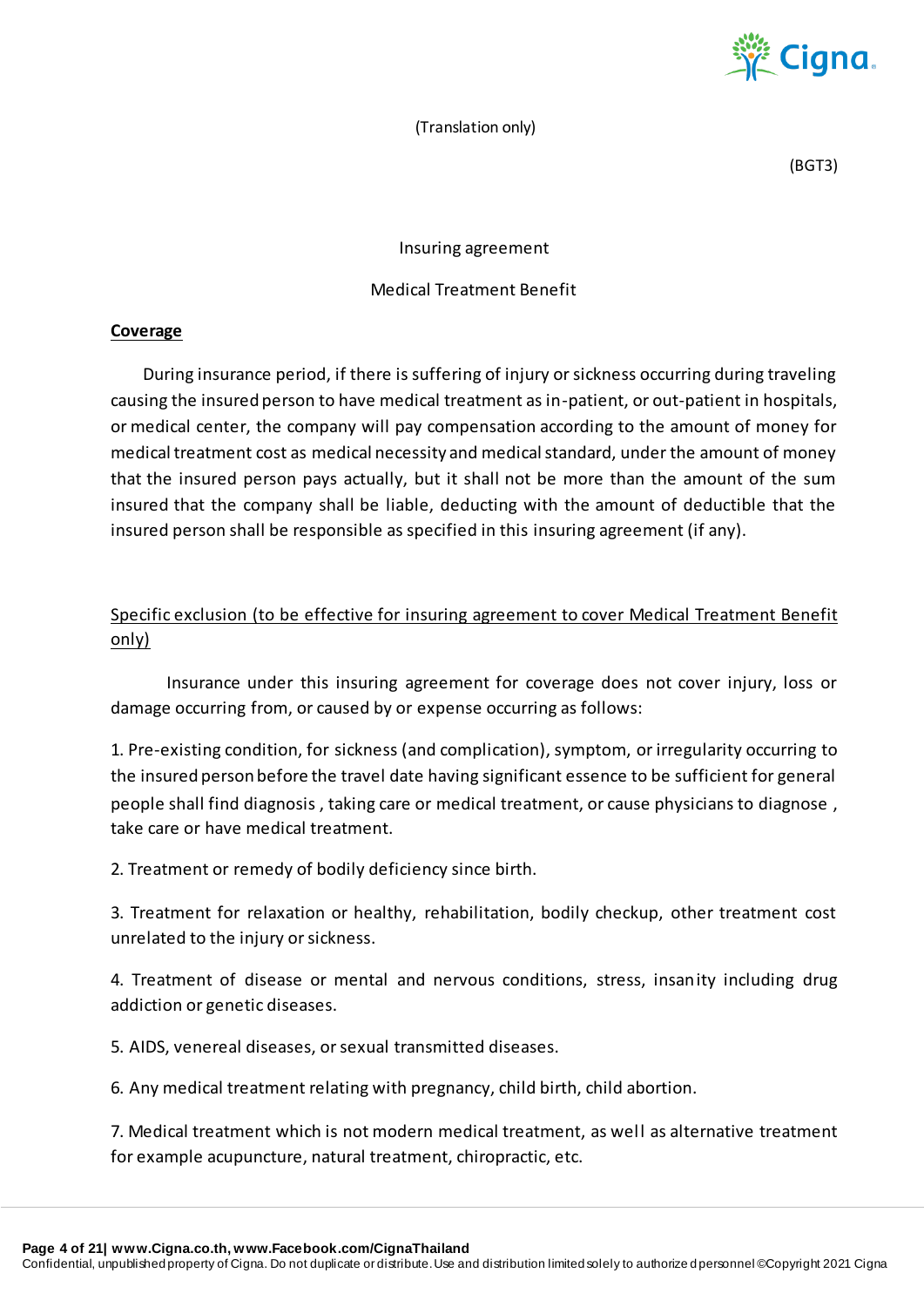

8. Prosthesis of all kinds, including stick, eyeglasses, hearing aid, speech device and all kinds of pacemaker.

9. Expense relating with dental service, except for alleviating injury from accidents, but not including restoring of teeth, preparing braces, making crown, scaling, teeth filling and putting on denture.

10. Service or surgery relating with injury or sickness occurring which expecting to have profit from insurance policy.

11. Medical treatment for beauty, including treatment of acne, freckles, blemishes, dandruff, losing weight, hair transplantation, medical treatment for correcting defect of body, cosmetic surgery, except surgery which is necessary that should be done whether it is caused by accidents, to make such organs to function as usual.

12. Expense of medical treatment occurring from a physician who is an insured person, or father, mother, spouse, or child of the insured person.

13. Inoculation, or vaccination to prevent diseases, except vaccine preventing hydrophobia, after hurting by animals and vaccine to prevent rabies, after injury.

14. Injury occurring while the insured person has car race, boat race of all kinds, horse race, ski race of all kinds, as well as jet ski, skate race, boxing of all kinds, as well as wrestle, parachute (except parachute for life saving), while the person is boarding or traveling in a balloon, or glider.

15.While the insured person is taking part in a brawl or taking part in inciting a brawl.

16.Action of the insured whilst under the influence of alcohol, addictive drugs or narcotic drugs. The term "under the influence of alcohol" in case of having a blood test refers to a blood/alcohol level of 150% mg. or over.

17. While the insured is boarding or traveling in an aircraft which has no license for carrying passengers or does not operate as a commercial aircraft.

18. While the insured pilots or works as a crew in any aircraft.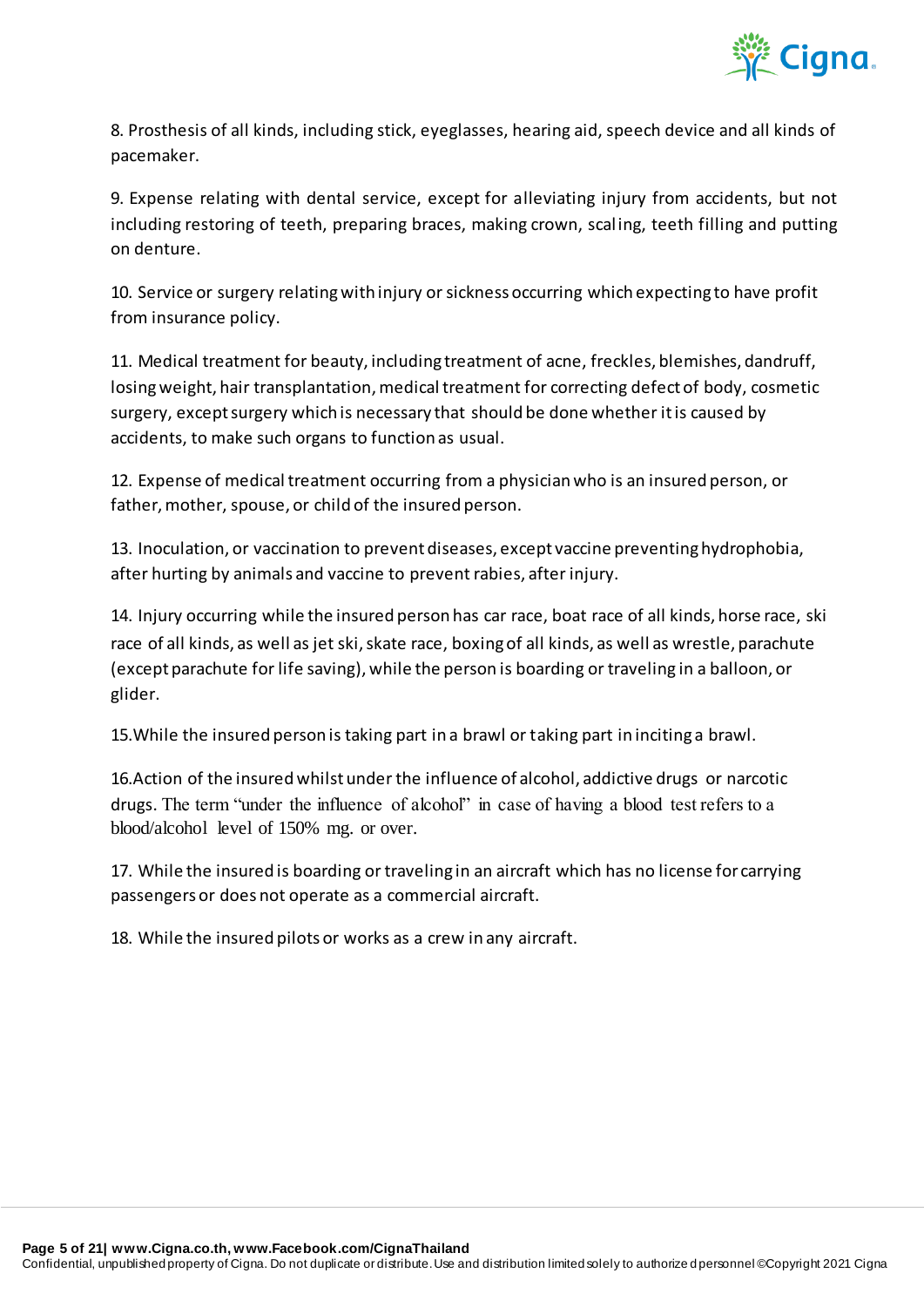

# ี เอกสารสรุปเงื่อนไขทั่วไป และข้อกำหนด ความคุ้มครอง และข้อยกเว้น **กรมธรรม์ประกันภัยการเดินทางเข้ามาในประเทศไทย แบบกลุ่ม**

### **(Inbound Group Travel Insurance)**

### **ระยะเวลาเอาประกันภัย**

ระยะเวลาการเดินทางแต่ละคร้ังของผูเ้อาประกนัภยัซ่ึงเริ่มตน้และสิ้นสุดภายในระยะเวลาประกนัภัยตามที่ระบุ ในหน้าตารางกรมธรรม์ประกันภัย

้ ความคุ้มครองให้เริ่มต้นตั้งแต่ผู้เอาประกันภัยเดินทางถึงประเทศไทยและดำเนินต่อเนื่องไปจนกระทั่งผู้ เอาประกันภัย เดินทางออกจากประเทศไทย เว้นแต่จะระบุไว้เป็นอย่างอื่นในกรมธรรม์ประกันภัยนี้

ท้งัน้ีการเดินทางถึงประเทศไทยหรือเดินทางออกจากประเทศไทยน้นั ให้ถือการผา่ นดา่ นตรวจคนเข้า เมืองโดยถูกต้องทุกขั้นตอนแล้วเป็นสำคัญ

ในกรณีที่เป็ นความคุ้มครองแบบรายปี(Annual Multi Trip) เพื่อคมุ้ครองการเดินทางหลายคร้ังโดยให้มี ระยะเวลาคุ้มครองในแต่ละครั้งเช่นเดียวกับเงื่อนไขที่ระบุข้างต้น

ระยะเวลาเอาประกันภัยภายใต้กรมธรรม์ประกันภัยนี้จะให้ความคุ้มครองผู้เอาประกันภัยตามระยะเวลา ้ เดินทางข้างต้น โดยจำกัดระยะเวลาเดินทางภายในประเทศแต่ละครั้งไม่เกิน …90… วัน หากมีกรณี เหตุฉุกเฉิน ท าง ก า ร แ พ ท ย์ ก า ร จี้ เ ค รื่ อ ง บิ น ก า ร ล่ า ช้ า ห รื อ ขั ด ข้ อ ง ข อ ง ย า น ข น ส่ ง ส า ธ า ร ณ ะ ที่ ผู้เอาประกันภัยใช้โดยสาร ซึ่งทำให้ผู้เอาประกันภัยไม่สามารถเดินทางได้ภายในกำหนด กรมธรรม์ประกันภัยนี้ ้จะขยายความค้มครองออกไปโดยอัตโนมัติจนกระทั่งสิ้นสุดตามเงื่อนไขและข้อกำหนดข้อระยะเวลาการ เดินทางข้างต้น

# **การช าระเบี้ยประกันภัย**

้ เบี้ยประกันภัยจะถึงกำหนดชำระทันที หรือกอ่นความคุ้มครองจะเริ่มต้น โดยผู้ถือกรมธรรม์ประกันภัย หรือผู้เอาประกันภัย

## **ข้อยกเว้นทั่วไป**

**การประกันภัยตามกรมธรรม์ประกันภัยนี้ไม่คุ้มครองการบาดเจ็บ ความสูญเสีย หรือความเสียหายอัน เกิดจากหรือสืบเนื่องจากสาเหตุ หรือที่เกิดขึ้นในเวลา ดังต่อไปนี้**

**1. การก่ อการร้ าย การเป็ นสมาชิกข ององค์ กรการก่อการร้าย การลั กลอบข นยาเสพติด หรื อการค้ าที่ เกี่ยวเนื่องกับยาเสพติด หรือการลักลอบขนอาวุธนิวเคลียร์ อาวุธเคมี หรืออาวุธชีวภาพ**

**2. สงคร าม (ไม่ ว่า จะ ป ระ กา ศห รื อ ไม่ ก็ตาม ) ก ารรุ ก ราน ห รื อ ก าร กร ะท าข อ งศั ตรูต่ างชา ติ สงครามกลางเมือง การปฏิวัติ การกบฏ การที่ประชาชนก่อความวุ่นวายถึงข นาดลุกฮือขึ้นต่อต้าน รัฐบาล การจลาจล การนัดหยุดงาน**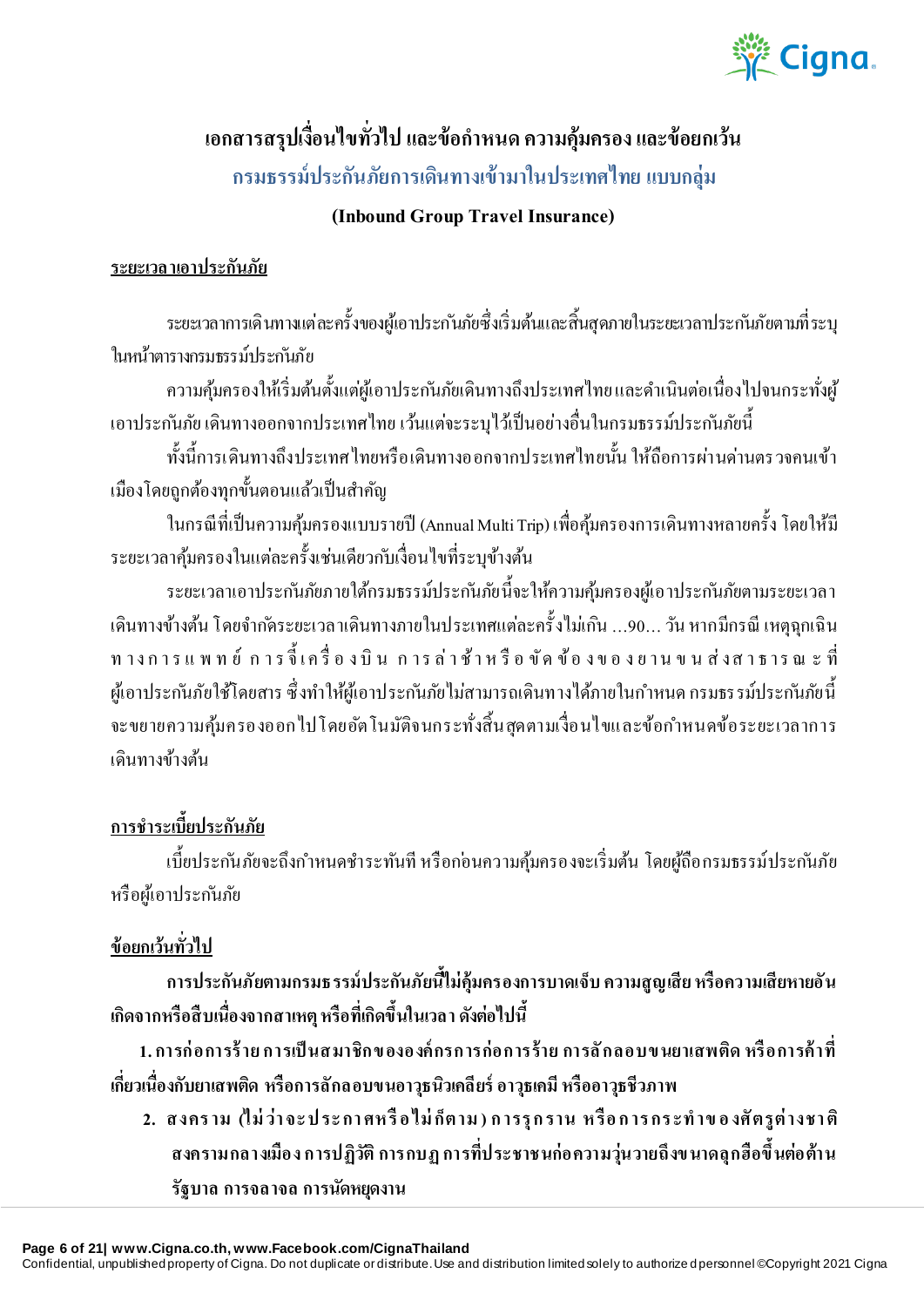

- **3. การแผ่รังสี หรื อการแพร่ กัมมันตภ าพ รังสี จากเชื้ อเพลิ งนิวเคลี ยร์ หรื อจากกาก นิวเคลี ยร์ ใด ๆ อันเนื่องมาจากการเผาไหม้ ข องเชื้อเพลิงนิวเคลี ยร์และจากกรรมวิธีใดๆ แห่ งการแตกแยกตัวทาง นิวเคลียร์ซึ่งด าเนินติดต่อไปด้วยตัวเอง**
- **4. การระเบิดของกัมมันตภาพรังสี หรือส่ วนประกอบของนิวเคลียร์ หรือวัตถุอันตราย อื่นใดที่อาจเกิดการ ระเบิดในกระบวนการนิวเคลียร์ได้**
- **5. การฆ่าตัวตายการพยายามฆ่ าตัวตายการท าร้ ายร่างกายตนเอง หรือการพยายามท าร้ายร่างกายตนเอง ไม่ว่าจะเป็ นการกระท าโดยตนเอง หรือยินยอมให้ผู้อื่นกระท า ไม่ว่าจะอยู่ในระหว่างวิกลจริตหรือไม่ ก็ ตาม ทั้งนี้รวมถึงอุบัติเหตุจากการที่ผู้เอาประกันภัยกิน ดื่มหรือฉีดยาหรือสารมีพิษเข้าร่างกาย การใช้ยา เกินกว่าแพทย์สั่ง**
- **6. ขณะที่ผู้เอาประกันภัยก่ออาชญากรรม หรือขณะที่ถูกจับกุม หรือหลบหนีการจับกุม**

#### **ข้อตกลงคุ้มครอง**

้ข้อตกลงคุ้มครองและ เอกสารแนบท้ายทั้งหมดมีข้อจำกัดความคุ้มครอง ซึ่งรายละเอียดต่างๆ โปรดดูที่ กรมธรรม์ประก ันภัย

- BGT1 ข้อตกลงคุ้มครอง ผลประโยชน์การเสียชีวิต การสูญเสียอวยัวะ สายตา หรือทุพพลภาพถาวรสิ้นเชิง
- $_{\rm BGT2}$  ข้อตกลงคุ้มครอง ผลประโยชน์การรักษาพยาบาล จากอุบัติเหตุ
- BGT3 ข้อตกลงคุ้มครอง ผลประโยชน์การรักษาพยาบาล
- BGT4 ข้อตกลงคุ้มครอง ผลประโยชน์รายวันสำหรับการเข้ารักษาตัวในฐานะผู้ป่วยใน จากอุบัติเหตุ
- BGT5 ข้อตกลงคุ้มครอง ผลประโยชน์รายวันสำหรับการเข้ารักษาตัวในฐานะผู้ป่วยใน จากอุบัติเหตุและ เจ็บป่าย
- BGT6 ข้อตกลงคุ้มครอง ความรับผิดต่อบุคคลภายนอก
- BGT7 ข้อตกลงคุ้มครอง การสูญเสียหรือเสียหายของกระเป๋าเดินทางและทรัพย์สินส่วนตัวภายในกระเป๋า เดินทาง
- BGT8 ข้อตกลงคุ้มครองการชดเชยความล่าช้าในการเดินทาง
- $_{\rm BGT9}$  ข้อตกลงค้มครอง การล่าช้าของกระเป๋าเดินทางสำหรับการเดินทางโดยเที่ยวบินภายในประเทศ
- BGT10 ข้อตกลงคุ้มครอง การสูญหายของหนังสือเดินทาง และเอกสารการเดินทาง
- BGT11 ข้อตกลงคุ้มครอง การสูญเสียหรือความเสียหายของอุปกรณ์การเล่นกอล์ฟ และรางวัลพิเศษสำหรับ "โฮล-อิน-วัน"
- BGT12 ข้อตกลงคุ้มครองผลประโยชน์การเคลื่อนย้ายเพื่อการรักษาพยาบาลฉุกเฉิน
- BGT13 ข้อตกลงคุ้มครองผลประโยชน์การเคลื่อนย้ายเพื่อการรักษาพยาบาลฉุกเฉิน/ การเคลื่อนย้ายกลับ ภูมิลำเนา/ การส่งศพกลับภูมิลำเนา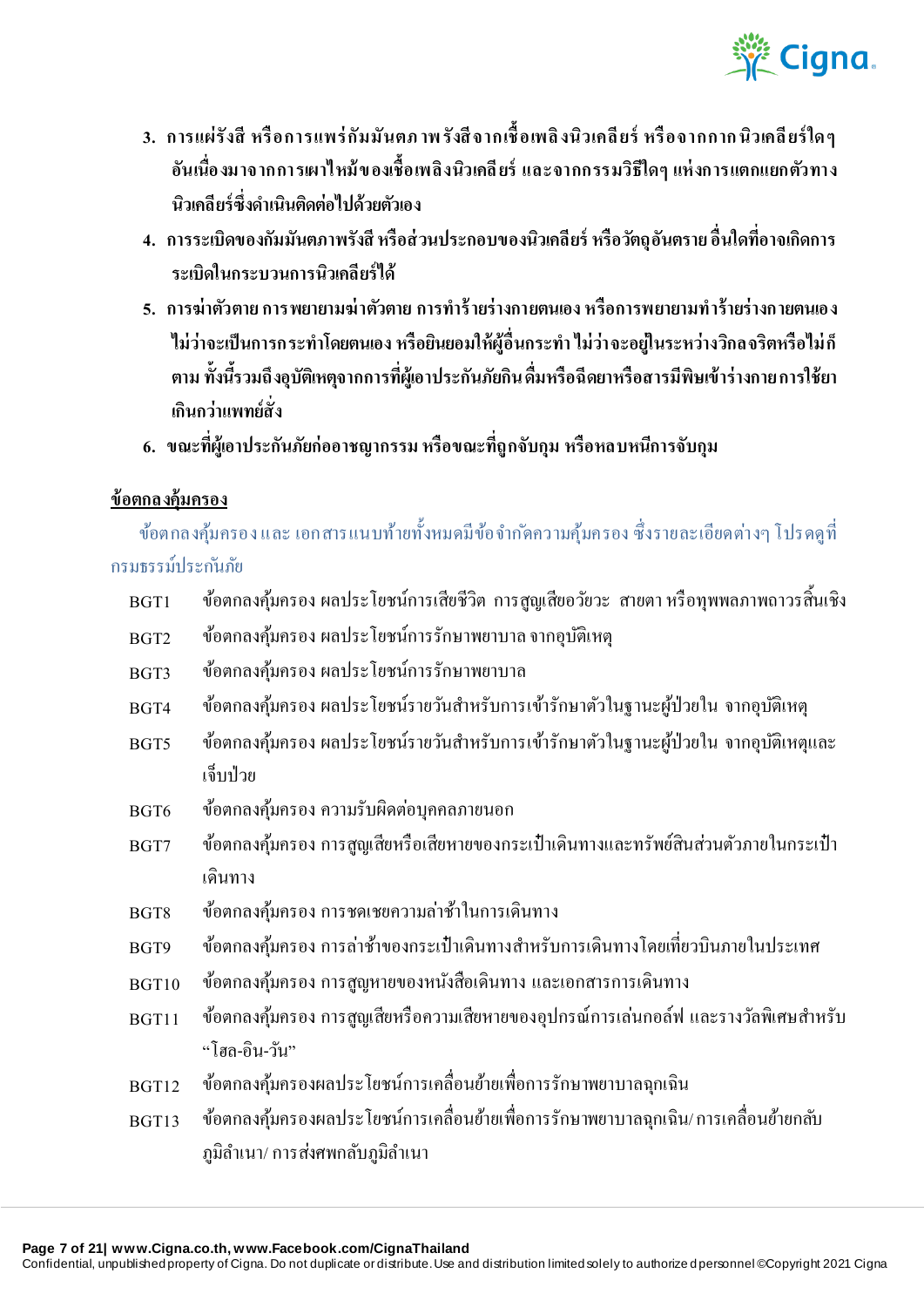

BGT-EN01 เอกสารแนบท้าย ผลประโยชน์การเสียชีวิต การสูญเสียอวัยวะ สายตา หรือทุพพลภาพถาวร ี้สิ้นเชิง จากอุบัติเหตุขณะโดยสารยานขนส่งสาธารณะ หรือรถยนต์นั่งส่วนบุคคล

#### **หมายเหตุ**

- **1. ความคุ้มครองและเงื่อนไขอื่นๆที่ละเอียดครบถ้ วนให้เป็ นไปตามกรมธรรม์ ประกันภัยการเดินทางเข้ามาใน ประเทศไทย แบ บกลุ่ ม (Inbound Group Travel Insurance) ที่ ได้รับ ความ เห็ นช อบ จากส านัก งาน คณะกรรมการก ากับและส่ งเสริมการประกอบธุรกิจประกันภัย(คปภ.)**
- **2. ทั้งนี้ บริษัทสามารถเลื อกข้อตกลงคุ้มครอง/เอกสารแนบท้ายเพื่อจัดท าแผนประกันภัยได้**
- ี่ 3. **เอกสารสรุปสาระสำคัญ เงื่อนไขทั่วไปและข้**อกำหนด ความคุ้มครองและข้อยกเว้นเป็นส่วนหนึ่งของ **กรมธรรม์ประกันภัยการเดินทางเข้ามาในประเทศไทย แบบกลุ่ ม (Inbound Group Travel Insurance) ซึ่ง ให้ผู้เอาประกันภัยทราบรายละเอียดเบื้องต้นของกรมธรรม์ประกันภัยเท่ านั้น ความคุ้มครองและเงื่อนไข ทั้งหมด โปรดดูที่กรมธรรม์ประกันภัย**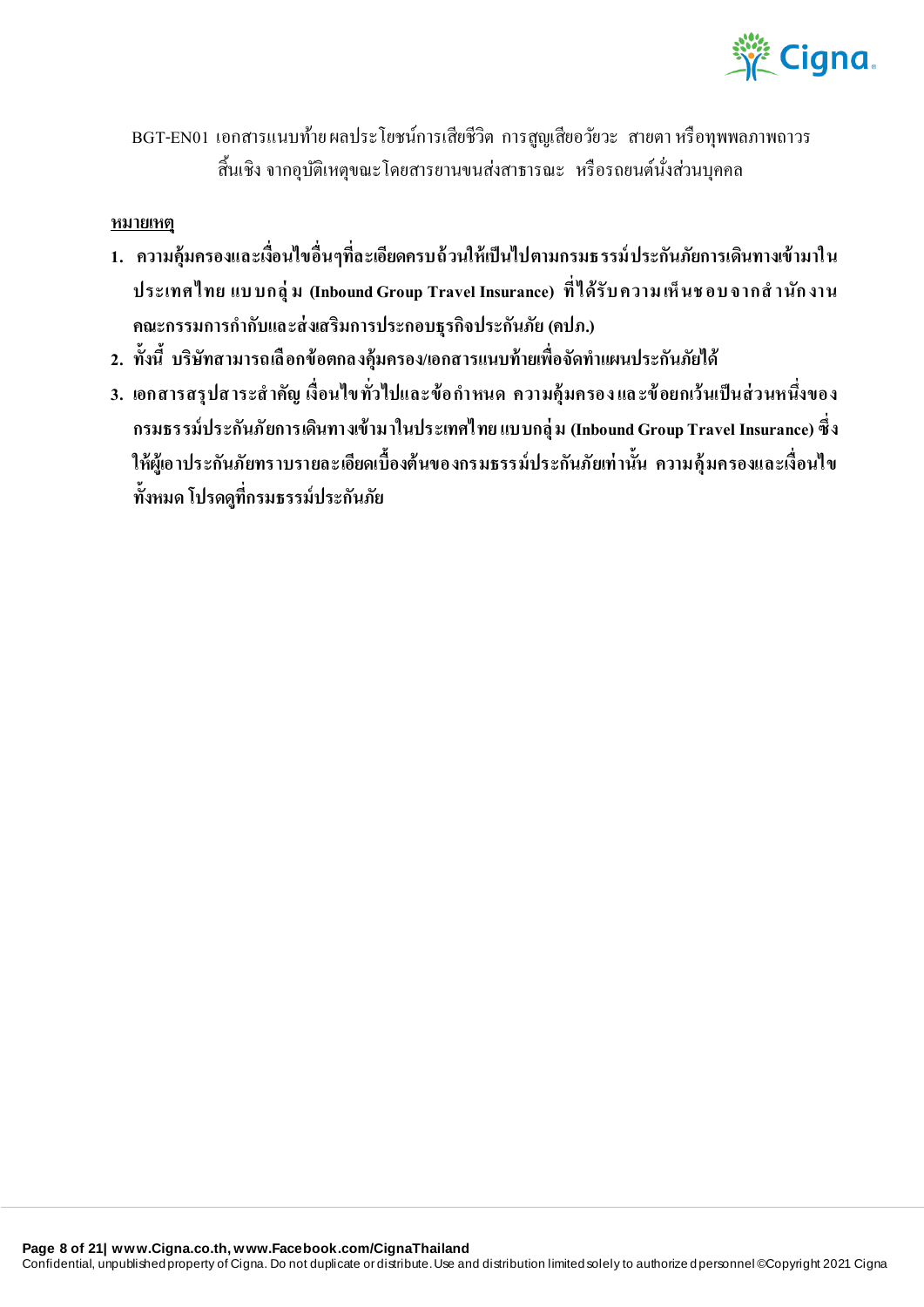

# **กรมธรรม์ประกันภัยการเดินทางเข้ามาในประเทศไทยแบบกลุ่ ม (Inbound Group Travel Insurance)**

โดยการเชื่อถือข้อแถลงในใบคำขอเอาประกันภัยซึ่งเป็นส่วนหนึ่งของกรมธรรม์ประกันภัยนี้ และเพื่อ เป็นการตอบแทนเบี้ยประกันภัยที่ผู้ถือกรมธรรม์ประกันภัยหรือผู้เอาประกันภัยต้องชำระภายใต้ข้อบังคับ เงื่อนไขทั่วไปและข้อกำหนด ข้อตกลงคุ้มครอง ข้อยกเว้นและเอกสารแนบท้ายแห่งกรมธรรม์ประกันภัย และ เอกสารสรุปสาระสำคัญตามกรมธรรม์ประกันภัยนี้ บริษัทให้สัญญากับผู้ถือกรมธรรม์ประกันภัยหรือ ผู้เอาประกันภัยดังต่อไปนี้

## <u>หมวดที่ 1 คำจำกัดความ</u>

้ถ้อยคำและคำบรรยายซึ่งมีความหมายเฉพาะที่ได้ให้ไว้ในส่วนใดก็ตามของกรมธรรม์ประกันภัยนี้ให้ ถือว่ามีความหมายเดียวกันทั้งหมด ไม่ว่าจะปรากฏในส่วนใดก็ตาม เว้นแต่จะได้กำหนดไว้เป็นอย่างอื่นใน กรมธรรม์ประก ันภัยนี้

|    | 1. กรมธรรม์ประกันภัย    | หมายถึง | ็ตารางกรมธรรม์ประกันภัย ตารางผลประ โยชน์ เงื่อนไขทั่วไปและ       |
|----|-------------------------|---------|------------------------------------------------------------------|
|    |                         |         | ข้อกำหนด ข้อตกลงคุ้มครอง ข้อยกเว้น เอกสารแนบท้าย ข้อระบุ         |
|    |                         |         | พิเศษ ข้อรับรอง ใบคำขอประกันภัย ใบแถลงสุขภาพและ                  |
|    |                         |         | ข้อแถลงเพิ่มเติม (ถ้ามี) ใบบันทึกสลักหลังกรมธรรม์ประกันภัย       |
|    |                         |         | และเอกสารสรุปสาระสำคัญตามกรมธรรม์ประกันภัยนี้ ซึ่งถือ            |
|    |                         |         | เป็นส่วนหนึ่งแห่งสัญญาประกันภัย                                  |
| 2. | บริษัท                  | หมายถึง | บริษัทที่ออกกรมธรรม์ประกันภัยนี้                                 |
| 3. | ผู้ถือกรมธรรม์ประกันภัย | หมายถึง | ้ บุคคลหรือนิติบุคคลที่ระบุชื่อเป็นผู้ถือกรมธรรม์ประกันภัยใน     |
|    |                         |         | ตารางกรมธรรม์ประกันภัยและ/หรือหนังสือรับรองการ                   |
|    |                         |         | ประกันภัยนี้ ซึ่งเป็นผู้จัดให้มีการประกันภัยเพื่อประโยชน์        |
|    |                         |         | ของผู้เอาประกันภัย                                               |
|    | 4. ผู้เอาประกันภัย      | หมายถึง | ้บุคคลที่ระบุชื่อเป็นผู้เอาประกันภัยในตารางกรมธรรม์ประกันภัย     |
|    |                         |         | หนังสือรับรองการประกันภัย และ/หรือในใบบันทึกสลักหลัง             |
|    |                         |         | ึกรมธรรม์ประกันภัย ซึ่งเป็นบุคคลที่ได้รับความคุ้มครองตาม         |
|    |                         |         | กรมธรรม์ประกันภัยนี้                                             |
|    | อุบัติเหตุ              | หมายถึง | ้เหตุการณ์ที่เกิดขึ้นอย่างฉับพลันจากปัจจัยภายนอกร่างกาย และ      |
|    |                         |         | ทำให้เกิดผลที่ผู้เอาประกันภัยมิ ได้เจตนาหรือมุ่งหวัง และเกิดขึ้น |
|    |                         |         | หลังจากกรมธรรม์ประกันภัยนี้เริ่มต้นความคุ้มครอง                  |

**Page 9 of 21| www.Cigna.co.th, www.Facebook.com/CignaThailand**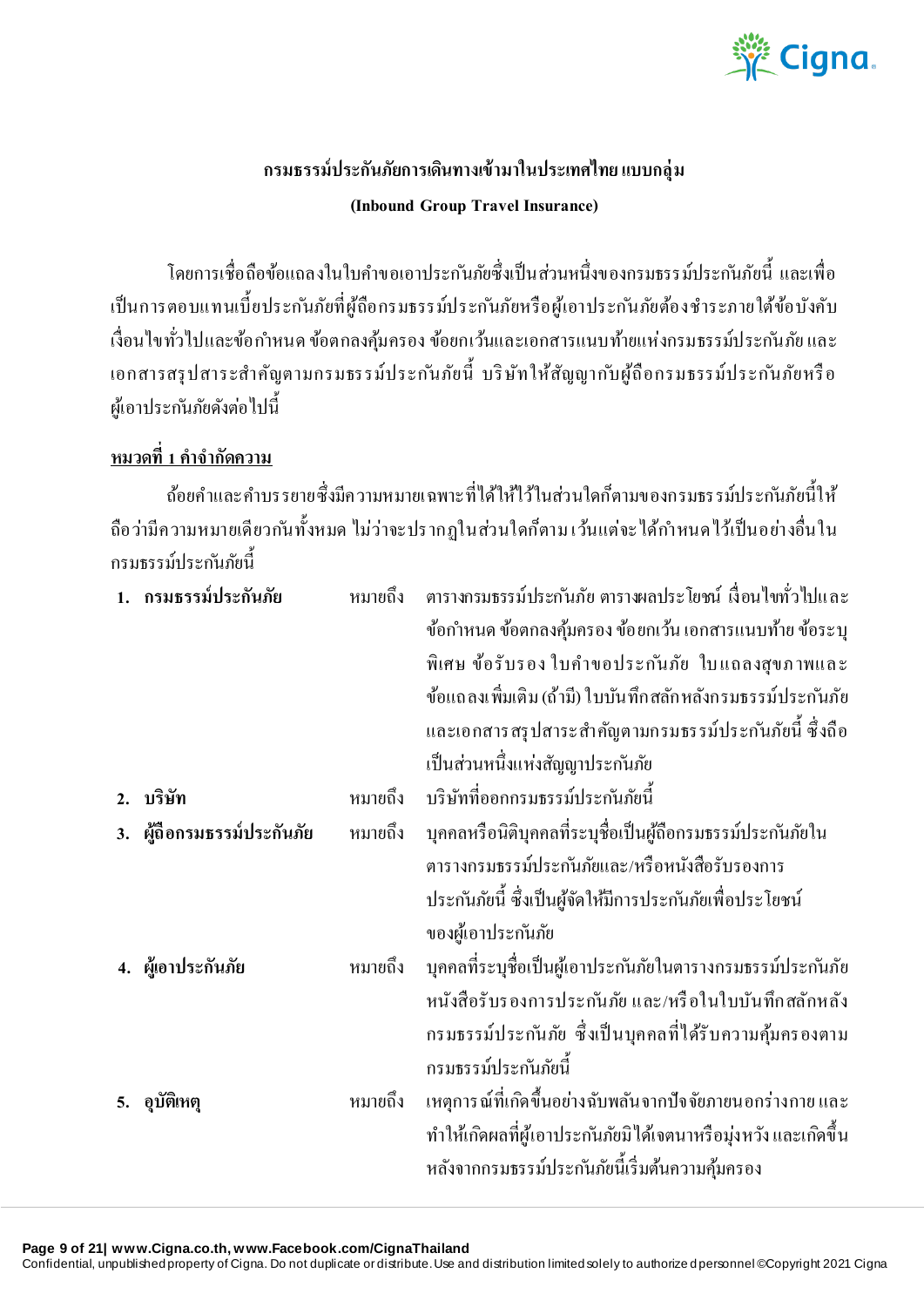

|    | 6. การบาดเจ็บ               | หมายถึง | การบาดเจ็บทางร่างกายอันเป็นผลโดยตรงจากอุบัติเหตุซึ่งเกิดขึ้น                               |
|----|-----------------------------|---------|--------------------------------------------------------------------------------------------|
|    |                             |         | โคยเอกเทศและ โคยอิสระจากสาเหตุอื่น และเกิดขึ้นหลังจาก                                      |
|    |                             |         | กรมธรรม์ประกันภัยนี้เริ่มต้นความคุ้มครอง                                                   |
|    | 7. การเจ็บป่วย              | หมายถึง | ึการป่วยเป็นโรค หรือมีอาการหรือมีความผิดปกติ หรือการ                                       |
|    |                             |         | ติดโรคที่เกิดขึ้นกับผู้เอาประกันภัย ซึ่งการเจ็บป่วยหรือการเป็น                             |
|    |                             |         | โรคนั้นเป็นสาเหตุของการเรียกร้อง และเกิดขึ้นหลังจาก                                        |
|    |                             |         | กรมธรรม์ประกันภัยนี้เริ่มต้นความคุ้มครอง                                                   |
| 8. | ทุพพลภาพถาวรสิ้นเชิง        | หมายถึง | ผู้เอาประกันภัยเกิดทุพพลภาพทั้งหมดอย่างถาวร อันเป็นผลมา                                    |
|    |                             |         | จากการบาดเจ็บโดยใม่สามารถปฏิบัติกิจวัตรประจำวันใด้ด้วย                                     |
|    |                             |         | ้ตนเองอย่างถาวร ตั้งแต่ 3 อย่างขึ้นไป และไม่สามารถทำงาน                                    |
|    |                             |         | หรือประกอบอาชีพใคๆ เพื่อรับค่าตอบแทนหรือกำไรได้การ                                         |
|    |                             |         | ทุพพลภาพดังกล่าวต้องเป็นอย่างต่อเนื่องกันเป็นระยะเวลาอย่าง                                 |
|    |                             |         | ้น้อย 180 วัน ทั้งนี้ให้รวมถึง การสูญเสียหรือการทุพพลภาพอัน                                |
|    |                             |         | เป็นผลมาจากการได้รับบาดเจ็บซึ้งเป็นผลทำให้เกิดกรณีใดกรณี                                   |
|    |                             |         | หนึ่งดังต่อไปนี้                                                                           |
|    |                             |         | (1) สูญเสียสายตาทั้งสองข้าง                                                                |
|    |                             |         | (2) สูญเสียมือสองข้าง หรือเท้าสองข้าง หรือมือหนึ่งข้างและเท้า                              |
|    |                             |         | หนึ่งข้าง                                                                                  |
|    |                             |         | (3) สูญเสียสายตาหนึ่งข้างและสูญเสียมือหนึ่งข้าง หรือสูญเสีย                                |
|    |                             |         | สายตาหนึ่งข้างและเท้าหนึ่งข้าง                                                             |
|    |                             |         | อนึ่ง บริษัทจะศุ้มครองการทุพพลภาพถาวรสิ้นเชิง อันเป็นผล                                    |
|    |                             |         | จากการบาดเจ็บซึ่งเกิดขึ้นหลังจากกรมธรรม์ประกันภัยนี้เริ่มต้น                               |
|    |                             |         | ความคุ้มครอง                                                                               |
| 9. | ี การปฏิบัติกิจวัตร หมายถึง |         | ความสามารถในการปฏิบัติภารกิจหลักประจำวันของคนปกติ                                          |
|    | ประจำวัน                    |         | 6 ชนิด ซึ่งเป็นเกณฑ์ทางการแพทย์ในการประเมินผู้ป่วยที่ไม่                                   |
|    |                             |         | สามารถปฏิบัติภารกิจคังกล่าวได้ ดังนี้<br>(1) ความสามารถในการเคลื่อนย้ายเช่นความสามารถในการ |
|    |                             |         | ้เคลื่อนย้ายจากเก้าอี้ไปกลับเตียงได้ด้วยตนเอง โดยไม่ต้อง                                   |
|    |                             |         | ใค้รับการช่วยเหลือจากผู้อื่นหรืออุปกรณ์ช่วย                                                |
|    |                             |         | (2) ความสามารถในการเดินหรือเคลื่อนที่ เช่น ความสามารถใน                                    |
|    |                             |         | การเดินหรือเคลื่อนที่จากห้องหนึ่งไปยังอีกห้องหนึ่งได้ด้วย                                  |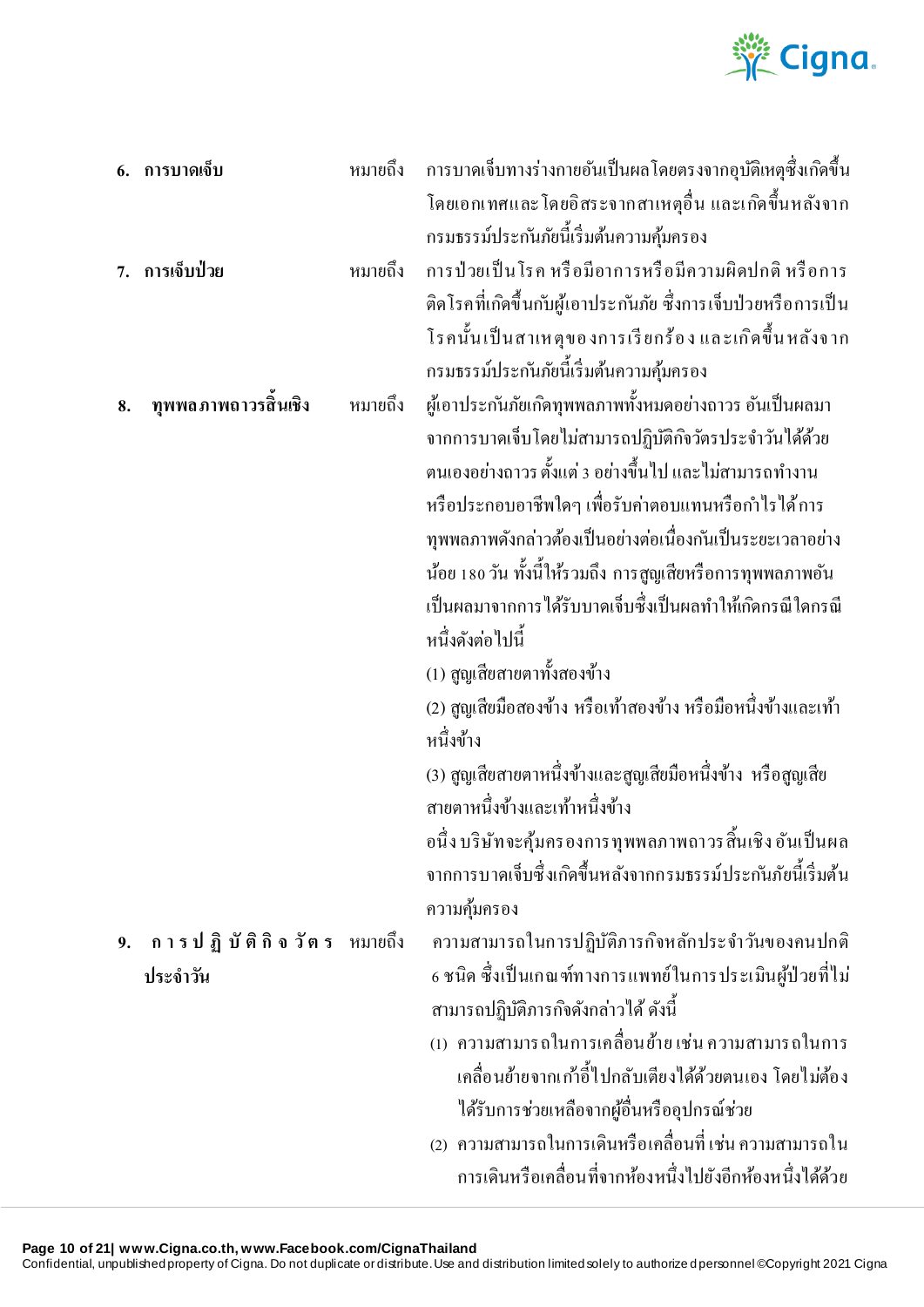

ิตนเอง โดยไม่ต้องได้รับความช่วยเหลือจากผู้อื่นหรือ อุปกรณ์ช่วย

| (3) ความสามารถในการแต่งกาย เช่น ความสามารถในการสวม |
|----------------------------------------------------|
| หรือถอดเสื้อผ้าใด้ด้วยตนเองโดยใม่ต้องใด้รับความ    |
| ช่วยเหลือจากผู้อื่นหรืออุปกรณ์ช่วย                 |

| (4)  ความสามารถในการอาบน้ำชำระร่างกาย เช่น ความสามารถ  |
|--------------------------------------------------------|
| ในการอาบน้ำ รวมถึงการเข้าและออกจากห้องอาบน้ำได้        |
| ้ด้วยตนเอง โดยใม่ต้องใด้รับความช่วยเหลือจากผู้อื่นหรือ |
| อุปกรณ์ช่วย                                            |

| (ร)  ความสามารถในการรับประทานอาหาร เช่น ความสามารถ |
|----------------------------------------------------|
| ในการรับประทานอาหารได้ด้วยตนเองโดยไม่ต้องได้รับ    |
| ความช่วยเหลือจากผู้อื่นหรืออุปกรณ์ช่วย             |

(6) ความสามารถในการขับถ่าย เช่น ความสามารถในการใช้ ห้องน้ำเพื่อการขับถ่าย รวมถึงการเข้าและออกจากห้อง ้อาบน้ำได้ด้วยตนเอง โดยไม่ต้องได้รับความช่วยเหลือจาก ผู ้อื่นหรืออุปกรณ์ช่วย

**10. คว าม สู ญ เสี ยห รื อค วา ม** ึการบาดเจ็บทางร่างกายของผู้เอาประกันภัยโดยอุบัติเหตุและ ท าให้ผู ้เอาประก ันภัยเสียชีวิต สูญเสียอวัยวะสายตา ทุพพลภาพ ถาวรสิ้นเชิง หรื อ ได้รับบาดเจ็บ หรื อความสูญเสียหรื อความ ้ เสียหายต่อทรัพย์สินหรือบุคคลอื่นตามที่กำหนดไว้ในข้อตกลง คุ้มครอง

ี **11. ความรับผิดส่วนแรก ห**มายถึง ความเสียหายส่วนแรกที่ผู้เอาประก*ั*นภัยจะต้องรับผิดชอบเอง แตล่ ะคร้ัง

**12. แพทย์** หมายถึง ผู ้ส าเร็ จการศึกษาได้รับปริญญาแพทยศาสตรบัณฑิต ได้ข้ึน ทะเบียนอ ย่างถูกต้องจาก แพท ยสภาและ ได้รับอ นุญาต ให้ ประกอบวิชาชีพสาขาเวชกรรมในท้องถิ่นที่ให้บริการทาง การแพทย์หรือทางด้านศัลยกรรม

**13. ผู้ป่ วยใน** หมายถึง ผู ้ที่ จ า เป็ น ต้ อ ง เข้า รั บ ก าร รั ก ษ า ใ น โ ร ง พ ย าบ า ล ห รื อ สถานพยาบาลเวชกรรม ติดต่อกันไม่น้อยกว่า 6 ชั่วโมง ซึ่งต้อง ิลงทะเบียนเป็นผู้ป่วยใน โดยได้รับการวินิจฉัยและคำแนะนำจาก แพทย์ตามข้อบ่งชี้ ซึ่ งเป็ นมาตรฐานทางการแพทย์และในระยะ เวลาที่เหมาะสมสำหรับการรักษาการบาดเจ็บหรือการเจ็บป่วย

**Page 11 of 21| www.Cigna.co.th, www.Facebook.com/CignaThailand**

**เสียหายใดๆ**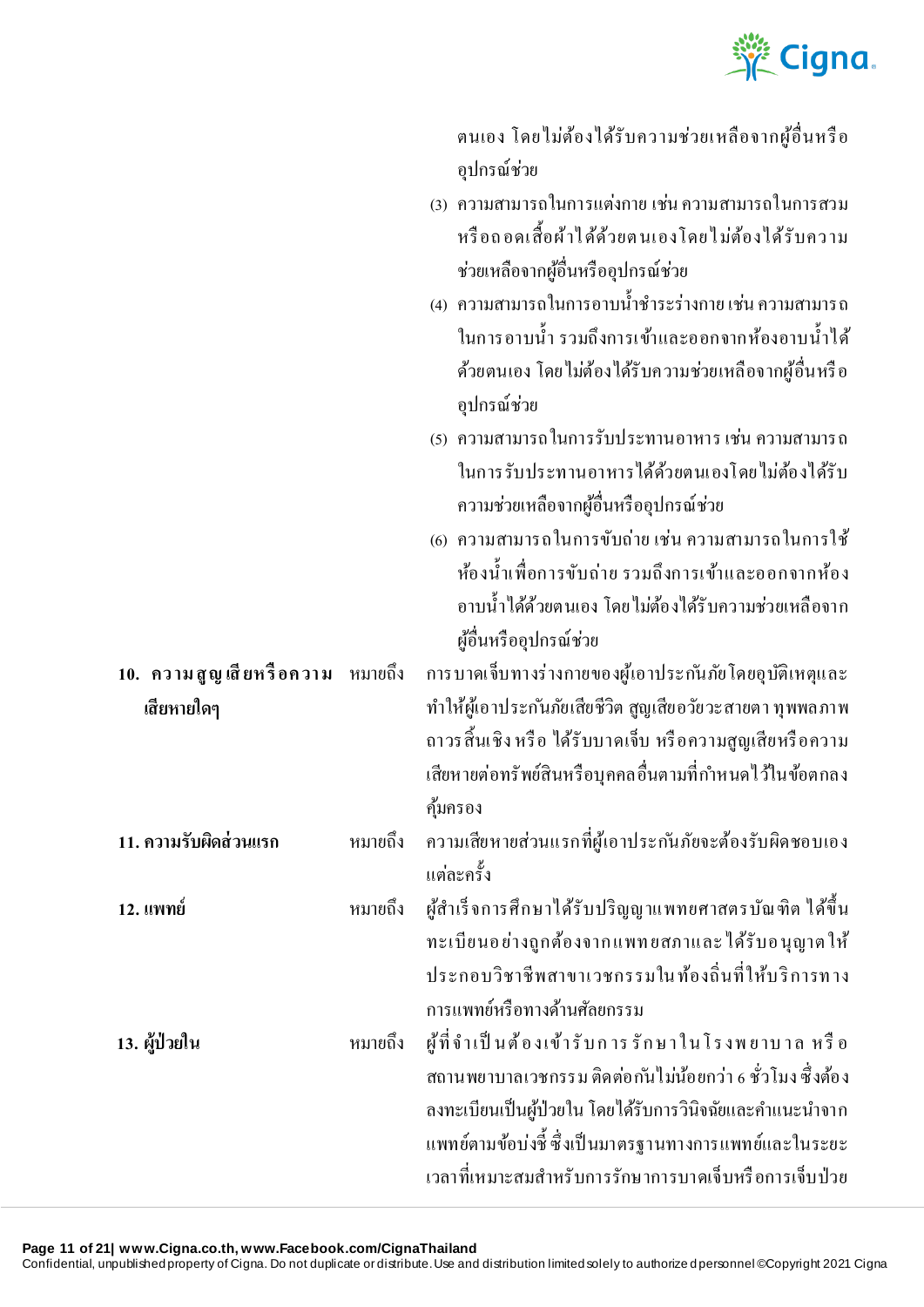

|                           |         | ้นั้นๆ และให้รวมถึงกรณีรับตัวไว้เป็นผู้ป่วยในแล้วต่อมาเสียชีวิต |
|---------------------------|---------|-----------------------------------------------------------------|
|                           |         | ก่อนครบ 6 ชั่วโมง                                               |
| 14. โรงพยาบาล             | หมายถึง | ิสถานพยาบาลใดๆ ซึ่งจัดให้บริการทางการแพทย์โดยสามารถรับ          |
|                           |         | ผู้ป่วยไว้ค้างคืนและมีองค์ประกอบทางด้านสถานที่ที่มีจำนวน        |
|                           |         | บุคลากรทางการแพทย์ที่เพียงพอตลอดจนการจัดการให้บริการที่         |
|                           |         | ครบถ้วน โดยเฉพาะอย่างยิ่งมีห้องสำหรับการผ่าตัดใหญ่และ           |
|                           |         | ใค้รับอนุญาตให้จดทะเบียนดำเนินการเป็นโรงพยาบาลตาม               |
|                           |         | กฎหมายสถานพยาบาลของอาณาเขตนั้นๆ                                 |
| 15. สถานพยาบาลเวชกรรม     | หมายถึง | ิสถานพยาบาลแผนปัจจุบันใคๆ ซึ่งจัดให้บริการทางการแพทย์           |
|                           |         | โดยสามารถรับผู้ป่วยไว้ก้างคืนและ ได้รับอนุญาตให้จดทะเบียน       |
|                           |         | คำเนินการเป็น สถานพยาบาลเวชกรรม ตามกฎหมาย                       |
|                           |         | ิสถานพยาบาลของอาณาเขตนั้นๆ                                      |
| 16. คลินิก                | หมายถึง | สถานพยาบาลแผนปัจจุบันใคๆที่ได้รับอนุญาตตามกฎหมาย                |
|                           |         | คำเนินการ โดยแพทย์ทำการรักษาพยาบาล ตรวจวินิจฉัยโรค และ          |
|                           |         | ไม่สามารถรับผู้ป่วยไว้ค้างคืนได้                                |
| 17. มาตรฐานทางการแพทย์    | หมายถึง | หลักเกณฑ์หรือแนวทางปฏิบัติทางการแพทย์แผนปัจจุบันที่เป็น         |
|                           |         | ี่สากลและนำมาซึ่งแผนการรักษาที่เหมาะสมกับผู้ป่วยตามความ         |
|                           |         | จำเป็นทางการแพทย์และสอดคล้องกับข้อสรุปจากประวัติการ             |
|                           |         | บาคเจ็บ การเจ็บป่วย การตรวจพบ ผลชันสูตร หรืออื่นๆ (ถ้ามี)       |
| 18. ความจำเป็นทางการแพทย์ | หมายถึง | ึการบริการทางการแพทย์ต่างๆ ที่มีเงื่อนไขดังนี้                  |
|                           |         | 1) ต้องสอดคล้องกับการวินิจฉัย และการรักษาตามภาวะการ             |
|                           |         | บาดเจ็บหรือการเจ็บป่วยของผู้รับบริการ                           |
|                           |         | 2) ต้องมีข้อบ่งชี้ทางการแพทย์อย่างชัดเจนตามมาตรฐาน              |
|                           |         | เวชปฏิบัติปัจจุบัน                                              |
|                           |         | 3) ต้องมิใช่เพื่อความสะควกของผู้รับบริการ หรือของครอบครัว       |
|                           |         | ผู้รับบริการ หรือของผู้ให้การรักษาพยาบาลเพียงฝ่ายเดียว          |
|                           |         | และ                                                             |
|                           |         | 4) ต้องเป็นการบริการรักษาพยาบาลตามมาตรฐานการดูแล                |
|                           |         | ผู้ป่วยที่เหมาะสม ตามความจำเป็นของภาวะการบาดเจ็บ                |
|                           |         | หรือการเจ็บป่วยของผู้รับบริการนั้นๆ                             |
| 19. เอดส์ (AIDS)          | หมายถึง | ภูมิคุ้มกันบกพร่อง (Acquired Immune Deficiency Syndrome)        |
|                           |         | ซึ่งเกิดจากการติดเชื้อไวรัสเอดส์และให้หมายความรวมถึงการติด      |

**Page 12 of 21| www.Cigna.co.th, www.Facebook.com/CignaThailand**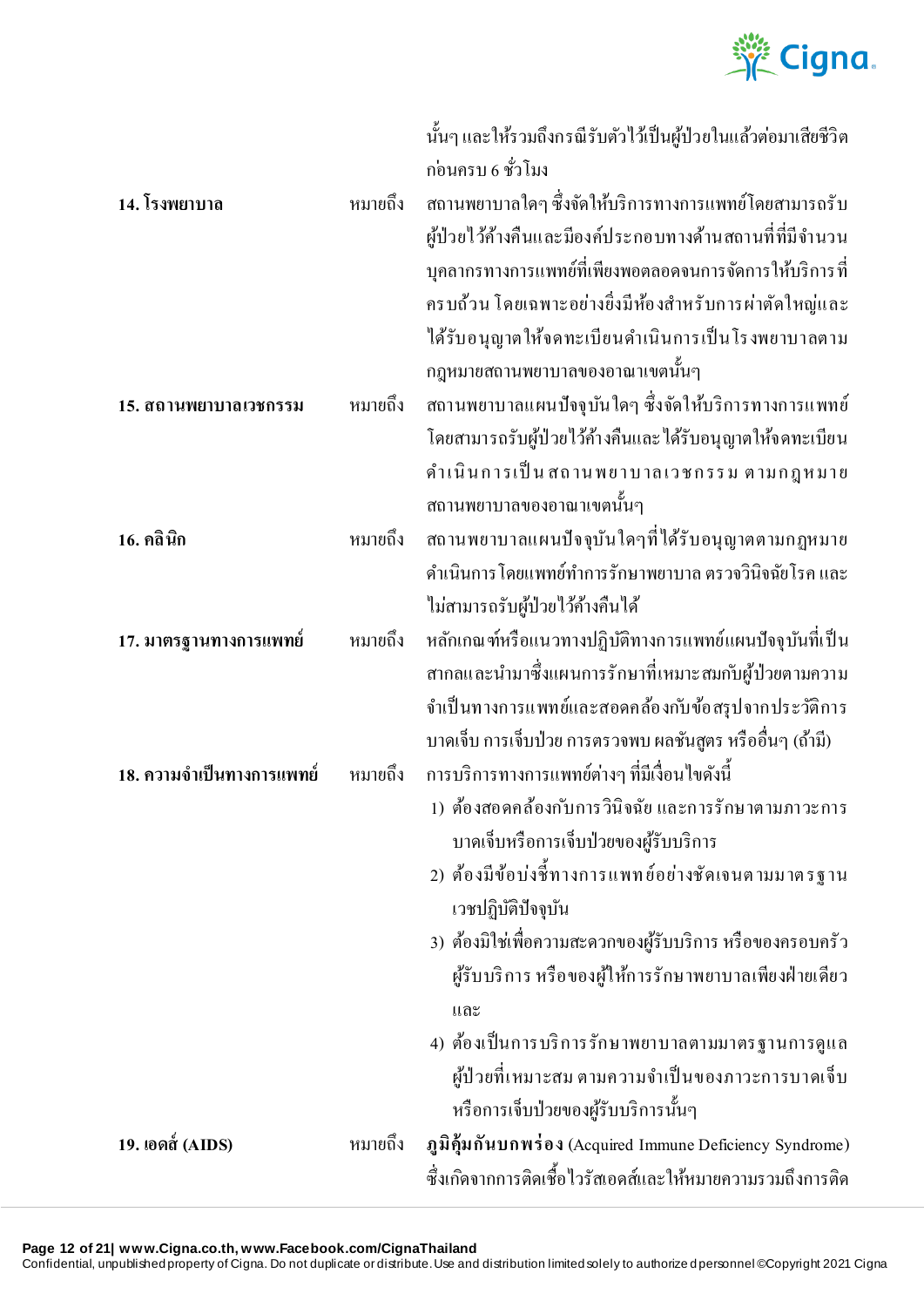

|                         |         | เชื้อจุลชีพฉวยโอกาส เนื้องอกร้ายแรง (Malignant Neoplasm)                    |
|-------------------------|---------|-----------------------------------------------------------------------------|
|                         |         | หรือการติดโรค หรือการเจ็บป่วยใดๆ ซึ่งโดยผลการตรวจเลือด                      |
|                         |         | แสดงเป็นเลือดบวกของไวรัส HIV (Human Immuno Deficiency                       |
|                         |         | Virus) <b>การติดเชื้อจุลชีพฉวยโอกาส</b> ให้รวมถึง แต่ไม่จำก <i>ั</i> คเฉพาะ |
|                         |         | เชื้อที่ทำให้เกิดโรคปอดบวม หรือปอดอักเสบ (Pneumocystis                      |
|                         |         | Carinii Pneumonia) เชื้อที่ ทำให้เกิดโรคลำใส้อักเสบเรื้อรัง                 |
|                         |         | (Organism or Chronic Enteritis) เชื้อ ใวรัส (Virus) และ/หรือ                |
|                         |         | เชื้อราที่แพร่กระจายอยู่ทั่วไป (Disseminated Fungi Infection)               |
|                         |         | เนื้องอกร้ายแรง (Malignant Neoplasm) ให้รวมถึงแต่ไม่จำกัด                   |
|                         |         | เฉพาะเนื้องอก Kaposi's Sarcoma เนื้องอกเซลล์น้ำเหลืองที่                    |
|                         |         | ระบบศูนย์ประสาทส่วนกลาง (Central Nervous System                             |
|                         |         | Lymphoma) และ/หรือ โรคร้ายแรงอื่นๆ ซึ่งเป็นที่รู้จัก ในปัจจุบัน             |
|                         |         | นี้ว่าเป็นอาการของภูมิคุ้มกันบกพร่อง (Acquired Immune                       |
|                         |         | Deficiency Syndrome) หรือซึ่งเป็นสาเหตุที่ทำให้คนที่เป็น                    |
|                         |         | เสียชีวิตอย่างกระทันหัน เจ็บป่วย หรือทุพพลภาพ                               |
|                         |         | โรคภูมิคุ้มกันบกพร่อง (AIDS) ให้รวมถึงเชื้อ ไวรัส HIV (Human                |
|                         |         | Immune Deficiency Virus) โรคที่ทำให้เยื่อสมองเสื่อม                         |
|                         |         | (Encephalopathy Dementia) และการระบาดของเชื้อไวรัส                          |
| 20. ปีกรมธรรม์ประกันภัย | หมายถึง | ระยะเวลาหนึ่งปีนับแต่วันที่กรมธรรม์ประกันภัยมีผลบังคับ หรือ                 |
|                         |         | นับแต่วันครบรอบปีกรมธรรม์ประกันภัยปีต่อๆไป                                  |
| 21. การก่อการร้าย       |         | หมายถึง การกระทำซึ่งใช้กำลังหรือความรุนแรงและ/หรือมีการข่มขู่โคย            |
|                         |         | บุคคลหรือกลุ่มบุคคลใดไม่ว่าจะเป็นการกระทำเพียงลำพัง                         |
|                         |         | ึการกระทำการแทน หรือที่เกี่ยวเนื่องกับองค์กรใด หรือรัฐบาลใด                 |
|                         |         | ซึ่งกระทำเพื่อผลทางการเมือง ศาสนา ลัทธินิยม หรือจุดประสงค์                  |
|                         |         | ที่คล้ายคลึงกัน รวมทั้งเพื่อต้องการส่งผลให้รัฐบาล และ/หรือ                  |
|                         |         | สาธารณชน หรือส่วนหนึ่งส่วนใคของสาธารณะชนตกอยู่ใน                            |
|                         |         | ภาวะตื่นตระหนกหวาดกลัว                                                      |
| 22. สถานที่สาธารณะ      | หมายถึง | ี สถานที่ใดที่สาธารณชนเข้าถึงใด้ (แต่ใม่จำกัดเฉพาะ) เช่น                    |
|                         |         | ท่าอากาศยาน ร้านค้า ร้านอาหาร ห้องโถงของโรงแรม                              |
|                         |         | สวนสาธารณะ ชายหาด สนามกอล์ฟ สถานที่ฝึกตีกอล์ฟ อาคาร                         |
|                         |         | ิสาธารณะ และสถานที่ต่างๆ ที่คล้ายกัน                                        |
| 23. การเดินทางในประเทศ  | หมายถึง | การเดินทางภายในอาณาเขตประเทศไทย                                             |

**Page 13 of 21| www.Cigna.co.th, www.Facebook.com/CignaThailand**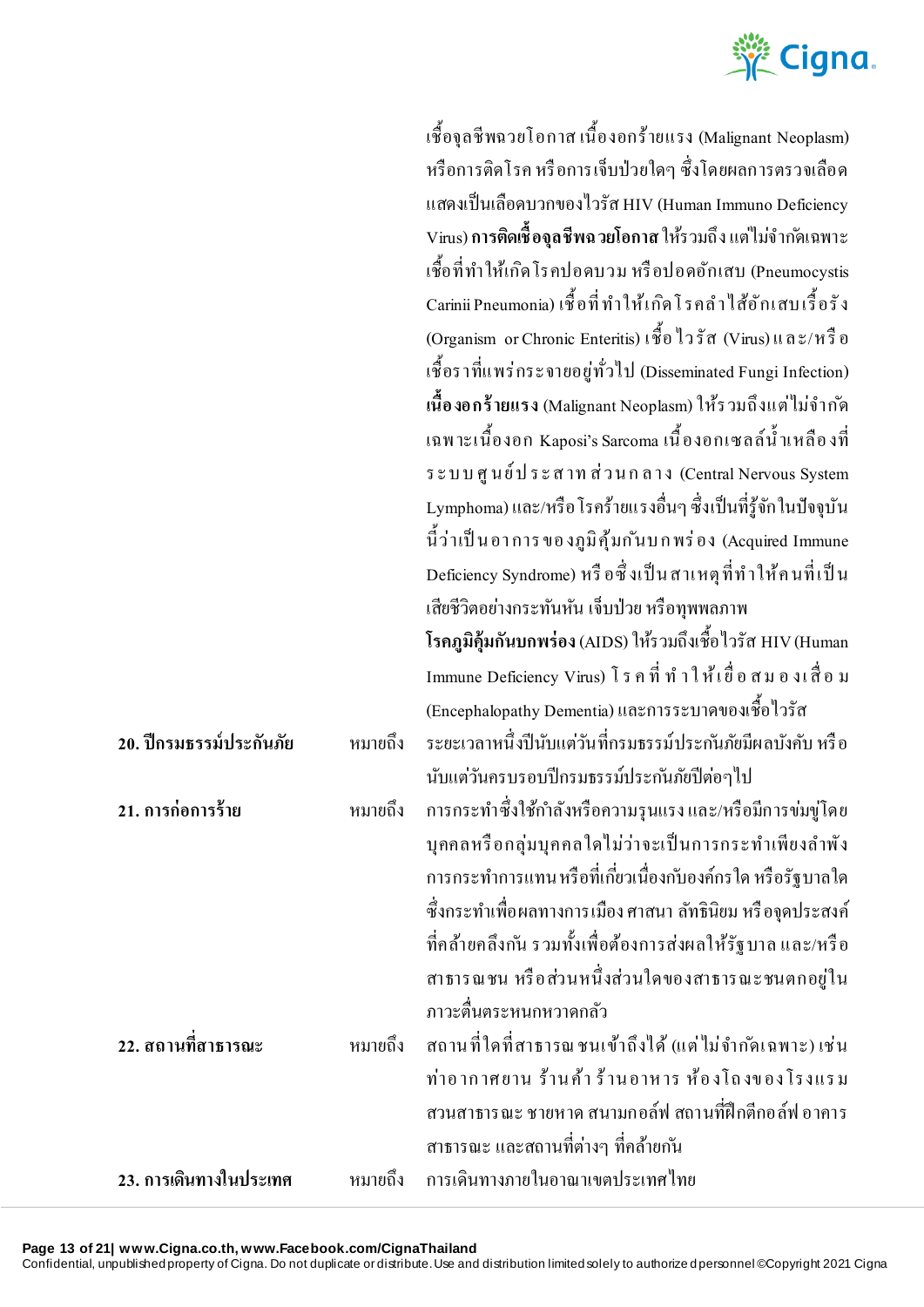

**24. ยานขนส่ งสาธารณะ** หมายถึง รูปแบบการขนส่งที่ให้บริ การเป็ นประจ าตามตารางเวลาและ ด าเนินการโดยบริ ษัทขนส่งที่มีใบอนุ ญาต และมุ่งหมายให้ สาธารณชนทอ้งถิ่นใชเ้ป็นเครื่องมือในการเดินทางและที่ประเทศ น้นั ยอมรับ (เช่น หมายถึงรถโดยสารประจา ทาง เรือข้ามฟาก ยานเหนือน้า (hovercraft) เรื อไฮโดรฟอยล์ เรือ รถไฟ รถราง หรือรถไฟใต้ดิน เครื่องบิน)แต่ ยกเว้นการขนส่งทุกรู ปแบบที่ เช่าเหมาลำ หรือ จัดให้เป็นส่วนหนึ่งของการทัศนาจร แม้เมื่อเป็น บริการที่จดัข้ึนเป็นประจา ตามตารางเวลา

# **หมวดที่ 2 เงื่อนไขทั่วไป และข้อก าหนด**

## **1. สัญญาประกันภัย**

สัญญาประกนัภัยน้ีเกดิข้ึนจากการที่บริษัทเชื่อถือข้อแถลงของผู้เอาประกนัภัยและ/หรื อผู ้ถือกรมธรรม์ ประกันภัยในใบคำขอเอาประกันภัย ในใบแถลงสบภาพและ/หรือข้อแถลงเพิ่มเติม(ถ้ามี)ที่ผ้เอาประกันภัยและ/หรือ ผู้ถือกรมธรรม์ประกันภัยได้ให้ไว้เป็นหลักฐานในการตกลงขอเอาประกันภัยบริษัทจึงได้ออกกรมธรรม์ประกันภัยนี้ ไว้ให้

ในกรณี ที่ผู้เอาประกันภัยหรือผู้ถือกรมธรรม์ประกันภัยร้อยู่แล้วแต่แถลงข้อความอันเป็นเท็จในข้อแถลงตาม ้วรรคหนึ่งหรือรู้อยู่แล้วในข้อความจริงใดแต่ไม่เปิดเผยข้อความจริงนั้นให้บริษัททราบซึ่งถ้าบริษัททราบข้อความจริง นั้นๆ อาจจะได้จงใจบริษัทให้เรียกเบี้ยประกันภัยสงขึ้นหรือบอกปัดไม่ยอมทำสัญญาประกันภัยสัญญาประกันภัยนี้จะ ตกเป็ นโมฆียะ ตามมาตรา 865 แห่งประมวลกฎหมายแพ่งและพาณิชย์ บริษัทมีสิทธิบอกล้างสัญญาประก ันภัยได้

บริ ษัทจะไม่ปฏิเสธความรับผิดโดยอาศัยข้อแถลง นอกเหนือจากที่ผู ้เอาประก ันภัยและ/หรือผู ้ถือกรมธรรม์ ประก ันภัยได้แถลงไว้ในเอกสารตามวรรคหนึ่ ง

## **2. ความสมบูรณ์แห่งสัญญาประกันภัยและการเปลี่ยนแปลงข้อความในสัญญาประกันภัย**

ึกรมธรรม์ประกันภัยนี้ รวมทั้งข้อตกลงคุ้มครองและเอกสารแนบท้าย ประกอบกันเป็นสัญญาประกันภัย การเปลี่ยนแปลงข้อความใดๆ ในสัญญาประก ันภัยจะต้องได้รับความยินยอมจากบริษัทและได้บันทึกไว้ใน กรมธรรม์ประกันภัยนี้ หรือในเอกสารแนบท้ายหรือบันทึกสลักหลังโดยผู้มีอำนาจกระทำการแทนบริษัทแล้วจึง จะสมบูรณ์

## **3. ระยะเวลาเอาประกันภัย**

ระยะเวลาการเดินทางแต่ละครั้งของผู้เอาประกันภัยซึ่งเริ่มต้นและสิ้นสุดภายในระยะเวลาเอาประกันภัยตามที่ ระบุในหน้าตารางกรมธรรม์ประก ันภัย

้ ความคุ้มครองให้เริ่มต้นตั้งแต่ผู้เอาประกันภัยเดินทางถึงประเทศไทย และดำเนินต่อเนื่องไปจนกระทั่ง ผู้เอาประกันภัยเดินทางออกจากประเทศไทย เว้นแต่จะระบุไว้เป็นอย่างอื่นในกรมธรรม์ประกันภัยนี้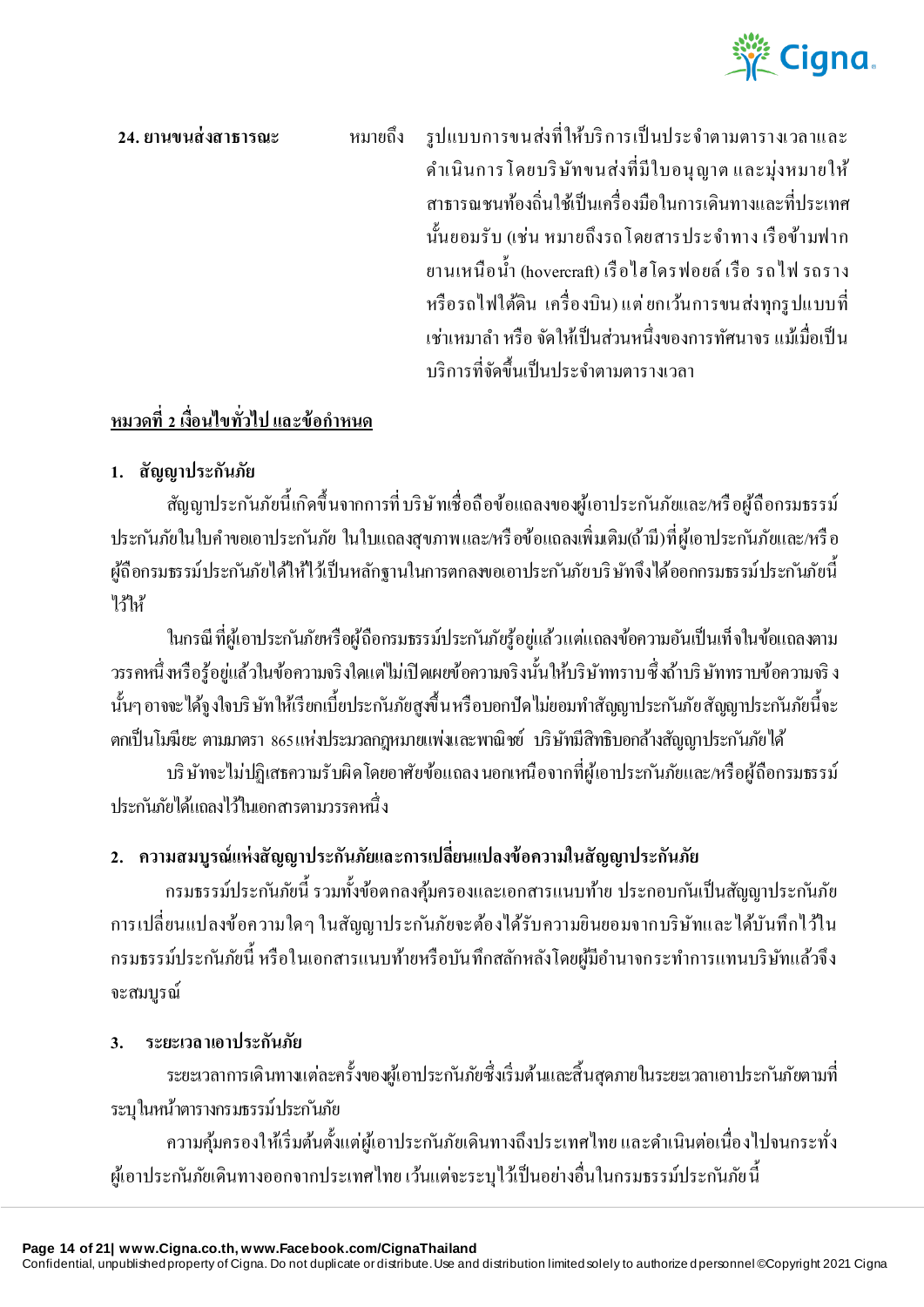

ท้งัน้ีการเดินทางถึงประเทศไทยหรือเดินทางออกจากประเทศไทยน้นั ให้ถือการผา่ นดา่ นตรวจคนเข้า ้เมืองโดยถูกต้องทุกขั้นตอนแล้วเป็นสำคัญ

ในกรณีที่เป็ นความคุ้มครองแบบรายปี(Annual Multi Trip) เพื่อคมุ้ครองการเดินทางหลายคร้ังโดยให้มี ้ระยะเวลาคุ้มครองในแต่ละครั้งเช่นเดียวกับเงื่อนไขที่ระบุข้างต้น

ระยะเวลาเอาประกันภัยภายใต้กรมธรรม์ประกันภัยนี้จะให้ความคุ้มครองผู้เอาประกันภัยตามระยะเวลา เดินทางขา้งตน้ โดยจ ากดัระยะเวลาเดินทางภายในประเทศแต่ละคร้ังไมเ่กนิ …90...วัน หากมีกรณี เหตุฉุกเฉิน ท าง ก า ร แ พ ท ย์ ก า ร จี้ เ ค รื่ อ ง บิ น ก า ร ล่ า ช้ า ห รื อ ขั ด ข้ อ ง ข อ ง ย า น ข น ส่ ง ส า ธ า ร ณ ะ ที่ ผู้เอาประกันภัยใช้โดยสาร ซึ่งทำให้ผู้เอาประกันภัยไม่สามารถเดินทางได้ภายในกำหนด กรมธรรม์ประกันภัยนี้ จะขยายความคมุ้ครองออกไปโดยอตัโนมตัิจนกระทงั่ สิ้นสุดตามเงื่อนไขและข้อกา หนดระยะเวลาการเดินทาง ข้างต้น

## **4. การแจ้งและการเรียกร้อง**

้ผู้เอาประกันภัย ผู้รับประโยชน์ หรือตัวแทนของบุคคลดังกล่าวแล้วแต่กรณี จะต้องแจ้งให้บริษัททราบ ถึง ความสูญเสียหรือความเสียหายใดๆโดยไม่ชักช้า ในกรณีที่มีการเสียชีวิตต้องแจ้งให้บริษัททราบทันที เว้นแต่ ้จะพิสูจน์ได้ว่ามีเหตุจำเป็นอันสมควรจึงไม่อาจแจ้งให้บริษัททราบในทันทีได้ แต่ได้แจ้งเร็วที่สุดเท่าที่จะกระทำ ได้แล้ว

้ผู้เอาประกันภัยหรือตัวแทนของผู้เอาประกันภัย จะต้องส่งหลักฐานต่างๆ ตามที่บริษัทร้องขอโดย ค่าใช้จ่ายของตนเองมายังบริษัท

้ผู้เอาประกันภัยจะต้องดูแลรักษาทรัพย์สินที่เสียหาย และในกรณีที่บริษัทร้องขอ ผู้เอาประกันภัยต้องส่ง ซากทรัพย์สินที่เสียหายมายังบริษัทโดยค่าใช้จ่ายของตนเอง หากบริษัทได้จ่ายค่าสินไหมทดแทนเต็มจำนวน ้สำหรับทรัพย์สินรายการนั้นๆแล้ว ซากทรัพย์สินนั้นๆ จะเป็นตกเป็นกรรมสิทธิ์ของบริษัท

### **5. การตรวจทางการแพทย์**

บริ ษัทมีสิทธิ์ตรวจสอบประวัติการรักษาพยาบาล และการตรวจวินิจฉัย รวมท้งัผลการตรวจทาง ห้องปฏิบัติการ ผลการตรวจทางรังสี ผลตรวจพิเศษต่างๆที่เกี่ยวข้องของผู้เอาประกันภัยเท่าที่จำเป็นกับการ ประกนัภัยน้ีและมีสิทธิที่จะขอตรวจร่างกายของผูเ้อาประกนัภยั โดยแพทย์ผูเ้ชี่ยวชาญอิสระที่บริษัทแต่งต้ัง รวมทั้งทำการชันสูตรพลิกศพในกรณีที่มีเหตุจำเป็นและไม่เป็นการขัดต่อกฎหมาย โดยค่าใช้จ่ายของบริษัท

ในกรณีที่ผู้เอาประกันภัยไม่ยินยอมให้บริษัทตรวจสอบประวัติการรักษาพยาบาลและการตรวจวินิจฉัย ึ่งองผู้เอาประกันภัยเพื่อประกอบการพิจารณาจ่ายผลประโยชน์นั้น บริษัทสามารถปฏิเสธการให้ความคุ้มครอง แก ่ผู ้เอาประก ันภัย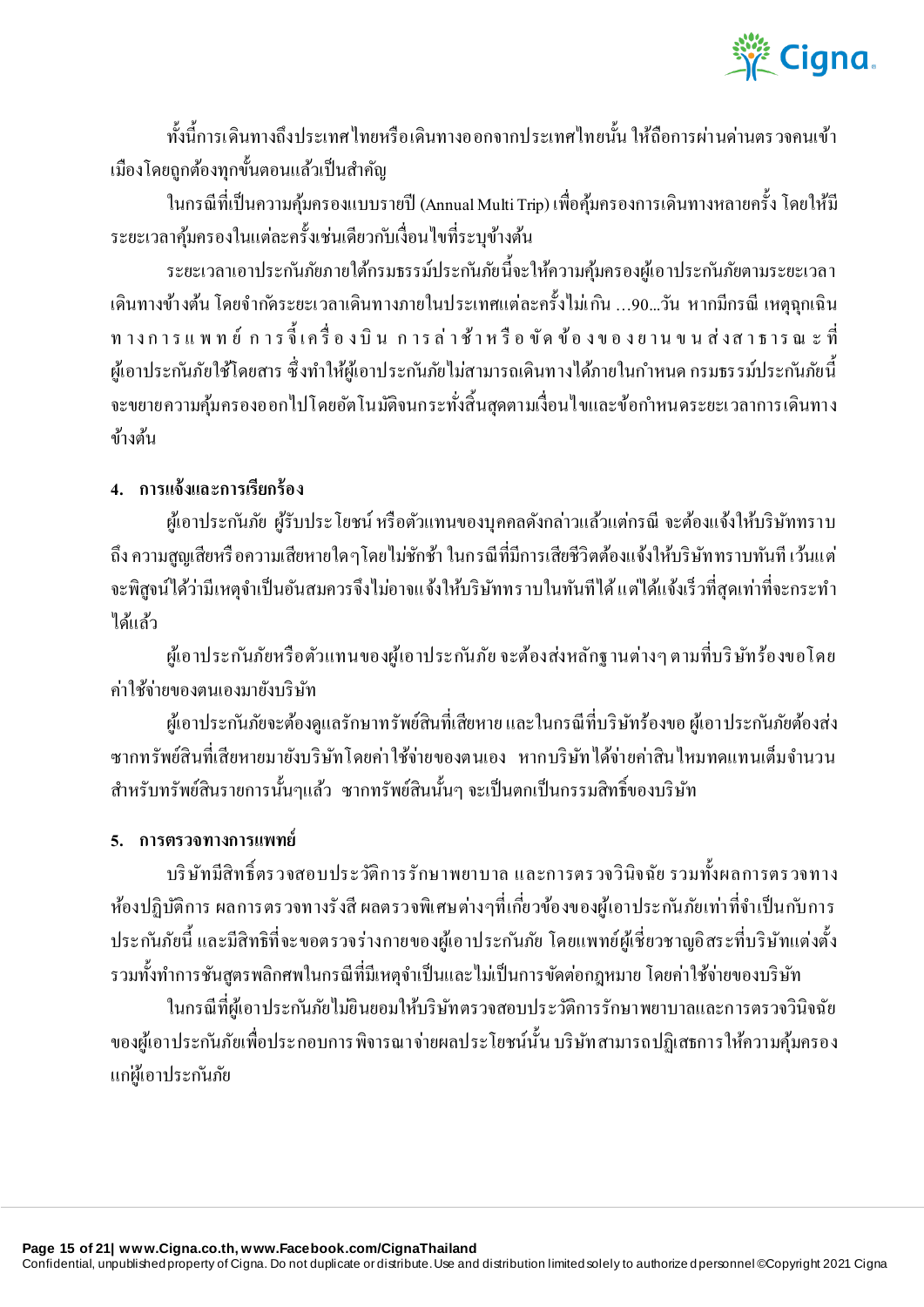

### **6. การจ่ายค่าทดแทน**

บริษัทจะจ่ายค่าสินไหมทดแทน ภายใน 15วันนับแต่วันที่บริษัทได้รับหลักฐานแสดงความสูญเสียหรื อ เสียหายที่ครบถ้วนและถูกต้องแล้ว โดยค่าสิน ใหมทดแทนสำหรับการเสียชีวิต บริษัทจะจ่ายให้แก่ ผู้รับประโยชน์ ส่วนค่าทดแทนอย่างอื่นจะจ่ายให้แก่ผู้เอาประกันภัย ผู้ให้บริการ หรือบุคคลภายนอก แล้วแต่ กรณี

ในกรณีมีเหตุอันควรสงสัยว่าการเรียกร้องเพื่อให้บริษัทชดใช้ตามกรมธรรม์ประก ันภัยดังกล่าวข้างต้น ไม่เป็นไปตามข้อตกลงคุ้มครองในกรมธรรม์ประกันภัย ระยะเวลาที่กำหนดไว้อาจขยายออกไปอีกได้ตามความ ้ จำเป็น แต่ทั้งนี้จะไม่เกิน 90 วัน นับตั้งแต่วันที่บริษัทได้รับเอกสารครบถ้วนแล้ว

หากบริษัท ไม่อาจจ่ายค่าทดแทนให้แล้วเสร็จ ภายในกำหนดระยะเวลาข้างต้น บริษัทจะรับผิดชอบ ิชดใช้ดอกเบี้ยให้อีกในอัตราร้อยละ 15 ต่อปีของจำนวนเงินที่ต้องจ่าย ทั้งนี้นับแต่วันที่ครบกำหนดชำระ

# **7. การช าระเบี้ยประกันภัย**

้ เบี้ยประกันภัยจะถึงกำหนดชำระทันที หรือกอ่นความค้มครองจะเริ่มต้น โดยผู้ถือกรมธรรม์ประกันภัย หรือผู้เอาประกันภัย

## **8. การบอกเลิกกรมธรรม์ประกันภัย**

ผู้ถือกรมธรรม์ประกันภัย ผู้เอาประกันภัยหรือบริษัทต่างสามารถใช้สิทธิในการบอกเลิกกรมธรรม์ ประก ันภัย ตามเงื่อนไขที่ระบุไว้ดังนี้

8.1การบอกเลิกโดยบริษัท

8.1.1 เมื่อบริษัทไม่รับต่ออายุกรมธรรม์ประก ันภัย ในวันที่ครบรอบปี กรมธรรม์ประก ันภัย

8.1.2 เมื่อบริษัทบอกเลิกกรมธรรม์ประก ันภัยฉบับนี้โดยการบอกกล่าวล่วงหน้าเป็ นลายลักษณ์อักษร ไม่น้อยกว่า 15 วัน โดยทางไปรษณีย์ลงทะเบียนถึงผู้ถือกรมธรรม์ประกันภัยหรือผู้เอาประกันภัยตาม ที่อยู่ครั้งสุดท้ายที่แจ้งให้บริษัททราบ ในกรณีที่มีการชำระเบี้ยประกันภัยไปแล้ว จะไม่เป็นผลให้บริษัท จะต้องรับผิดชอบจ่ายค่าชดเชยแต่อย่างใด และบริษัทจะคืนเบี้ ยประก ันภัยให้แก ่ผู ้ถือกรมธรรม์ ประกันภัยหรือผู้เอาประกันภัย โดยหักเบี้ยประกันภัยสำหรับระยะเวลาที่กรมธรรม์ประกันภัยฉบับนี้ได้ ใช้บังคบแล้วออกตามส่วน

8.2 การบอกเลิกโดยผู้ถือกรมธรรม์ประกันภัยหรือผู้เอาประกันภัย

ผู้ถือกรมธรรม์ประกันภัยหรือผู้เอาประกันภัยจะบอกเลิกกรมธรรม์ประกันภัยฉบับนี้เมื่อใดก็ได้ โดย การแจ้งเป็ นลายลักษณ์อักษรให้บริษัททราบ การบอกเลิกจะมีผลบังคับในวันที่ที่บริษัทได้รับการแจ้งหรื อ ้วันที่ที่ระบุในใบแจ้ง แล้วแต่วันใดจะเป็นวันหลังสุด และมีสิทธิที่จะ ได้รับเบี้ยประกันภัยคืนหลังจากหัก เบี้ ยประก ันภัยส าหรับระยะเวลาที่กรมธรรม์ประก ันภัยฉบับนี้ ได้ให้ความคุ้มครองไปแล้วออกตาม ตารางอัตราเบี้ยประกับภัยระยะสั้น ดังต่อไปนี้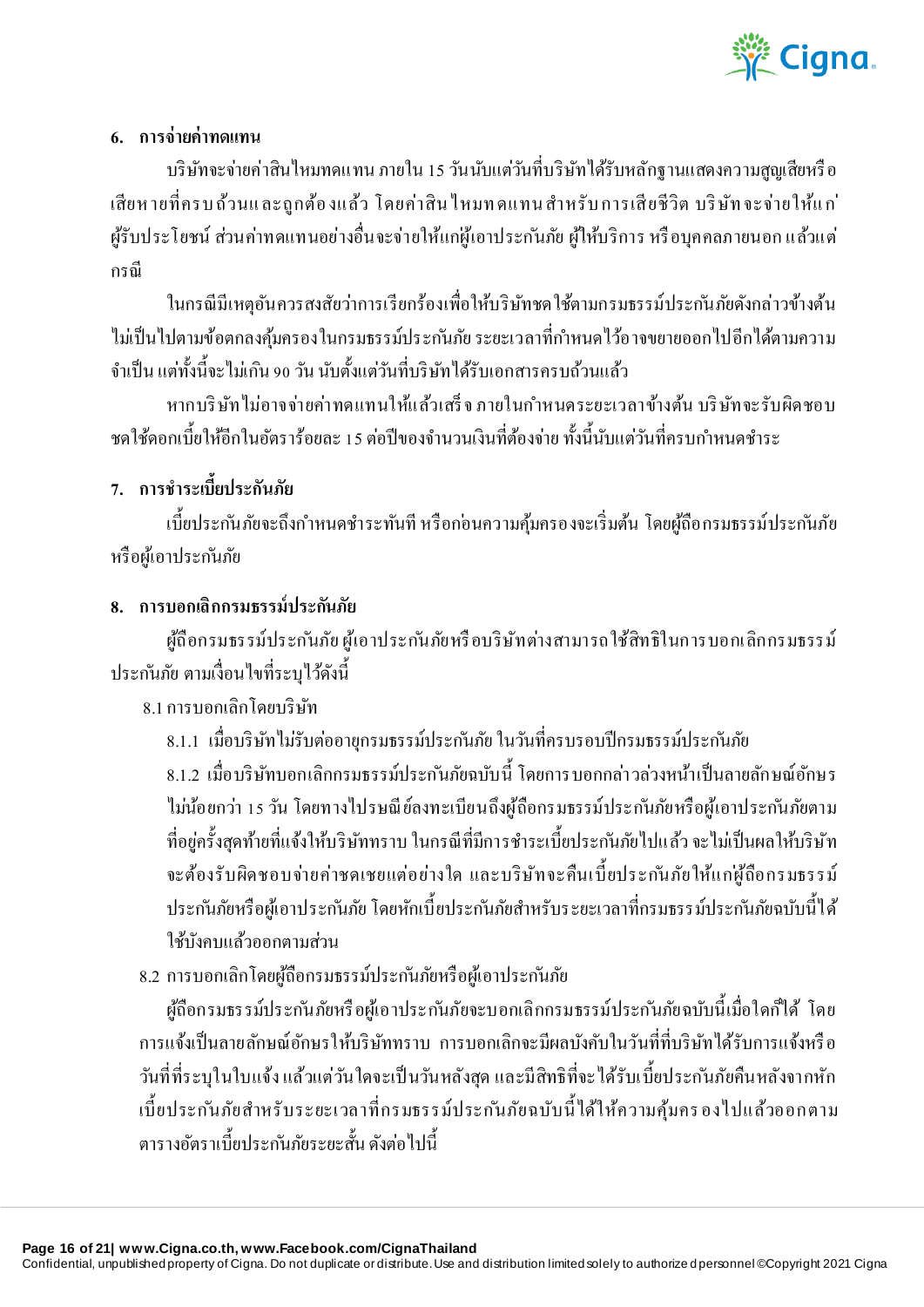

| ระยะเวลาประกันภัย (ไม่เกิน/เคือน) | ร้อยละของเบี้ยประกันภัยเต็มปี |
|-----------------------------------|-------------------------------|
| $\,1$                             | 15                            |
| $\sqrt{2}$                        | 25                            |
| 3                                 | 35                            |
| $\overline{4}$                    | 45                            |
| $\sqrt{5}$                        | 55                            |
| 6                                 | 65                            |
| $\overline{7}$                    | 75                            |
| 8                                 | $\bf 80$                      |
| 9                                 | 85                            |
| $10\,$                            | 90                            |
| 11                                | 95                            |
| 12                                | 100                           |

ตารางอตัราเบ้ียประกนัภยัระยะส้นั

ึการบอกเลิกกรมธรรม์ประกันภัยตามเงื่อนไขในข้อนี้ ไม่ว่าจะเป็นการกระทำโดยฝ่ายใดก็ตามต้องเป็น การบอกเลิกท้ังฉบับเท่าน้ันไม่สามารถเลือกยกเลิกความคุ้มครองเพียงส่วนหน่ึงสว่ นใดได้การบอกเลิก กรมธรรม์ประกันภัยแบบรายเที่ยว (Single Trip) บริษัทจะไม่คืนเบี้ยประกันภัย เว้นแต่ในกรณีที่ผู้เอาประกันภัย ่ ไม่ได้รับอนุมัติวีซ่า (Visa) โดยมีหลักฐานยืนยันจากสถานทูตและผู้เอาประกันภัยต้องแจ้งให้บริษัททราบก่อน วนัเริ่มคมุ้ครอง

## **9. การสิ้นสุดความคุ้มครอง**

ความคมุ้ครองของผูเ้อาประกนัภยัตามกรมธรรม์ประกนัภยัน้ีจะสิ้นสุดลงเมื่อมีเหตุการณ์ใดเหตุการณ์หน่ึง เกดิข้ึนดงัตอ่ ไปน้ีแลว้แตเ่หตุการณ์ใดจะเกดิข้ึนกอ่ น

- ่ 9.1 เมื่อผู้เอาประกันภัยเสียชีวิต จากสาเหตุที่ไม่ได้รับความคุ้มครองตามกรมธรรม์ประกันภัยนี้
- ่ 9.2 เมื่อผู้เอาประกันภัยถูกจองจำอยู่ในเรือนจำหรือทัณฑสถาน

 $9.3$  เมื่อผู้ถือกรมธรรม์ประกันภัยหรือผู้เอาประกันภัยไม่ชำระเบี้ยประกันภัยตามเงื่อนไขทั่วไปข้อ 7 ึ การสิ้นสุดความคุ้มครองตาม ข้อ 9.1 และ 9.2 ข้างต้น ในกรณีที่เป็นความคุ้มครองแบบรายปี บริษัทจะคืน เบี้ยประกันภัยให้กับผู้ถือกรมธรรม์ประกันภัยและ/หรือผู้เอาประกันภัยแล้วแต่กรณี ตามตารางอัตราเบี้ย ประกันภัยระยะสั้นที่ระบุไว้ในข้อ 8.2 ข้างต้น ในกรณีรายเที่ยว บริษัทจะไม่คืนเบี้ยประกันภัยให้ก*ั*บ

ผู้เอาประกันภัย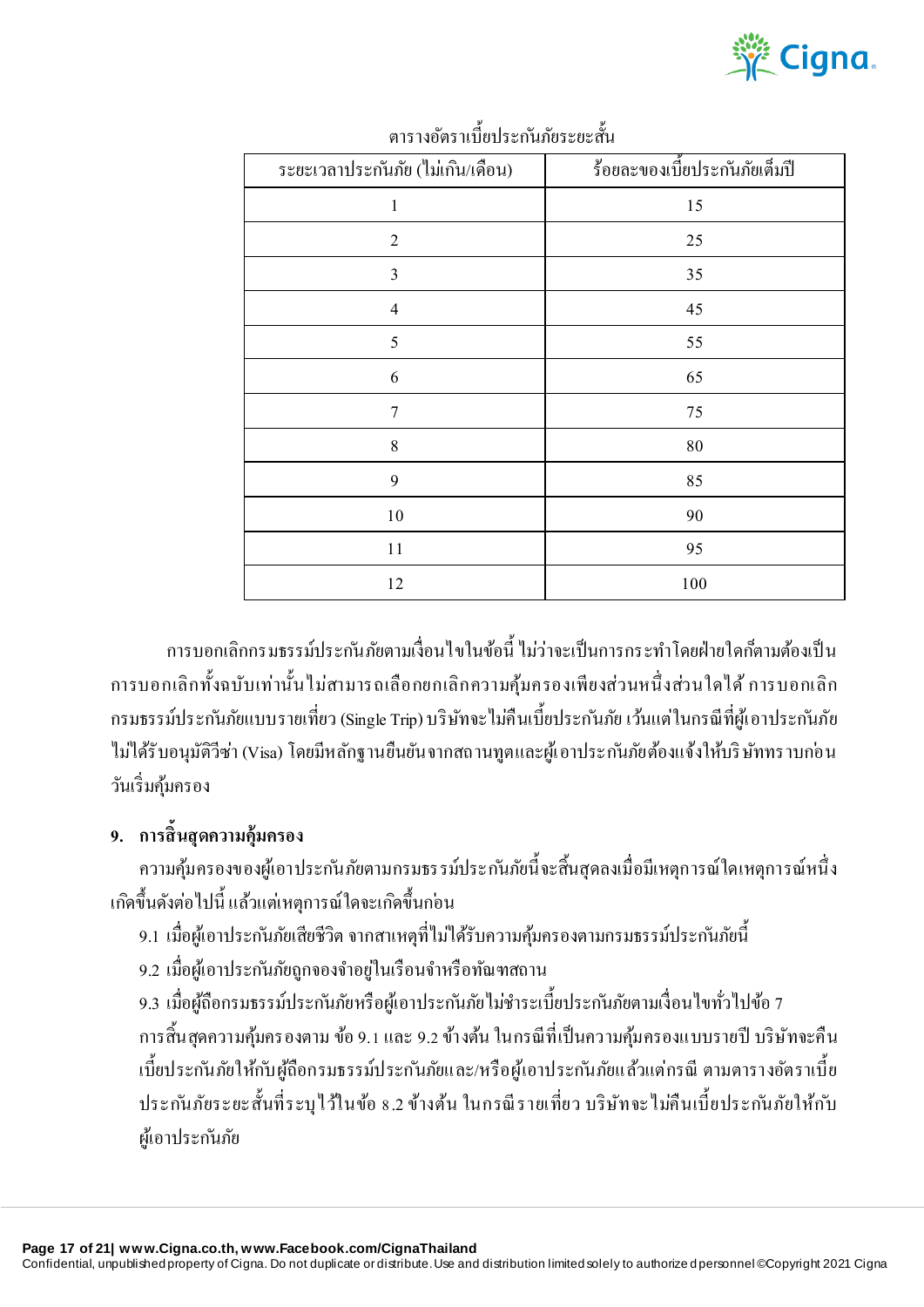

#### **10. การระงับข้อพิพาทโดยอนุญาโตตุลาการ**

ในกรณีที่มีข้อพิพาท ข้อขัดแย้ง หรือข้อเรียกร้องใดๆ ภายใต้กรมธรรม์ประก ันภัยฉบับนี้ระหว่าง ผู้มีสิทธิเรียกร้องตามกรมธรรม์ประกันภัยกบบริษัท และหากผู้มีสิทธิเรียกร้องประสงค์ และเห็นควรยุติข้อพิพาท นั้นโดยวิธีอนุญาโตตุลาการ บริษัทตกลงยินยอมและให้ทำการวินิจฉัยชี้ขาดโดยอนุญาโตตุลาการตามระเบียบ ึ ของสำนักงานคณะกรรมการกำกับและส่งเสริมการประกอบธุรกิจประกันภัยว่าด้วยอนุญาโตตุลาการ

## **11. เงื่อนไขบังคับก่อน**

้ บริษัทอาจจะไม่รับผิดชดใช้ค่าสินไหมทดแทนตามกรมธรรม์ประกันภัยนี้ เว้นแต่ผู้ถือกรมธรรม์ ประกันภัย ผู้เอาประกันภัย ผู้รับประโยชน์ หรือตัวแทนของบุคคลดังกล่าวแล้วแต่กรณี ได้ปฏิบัติถูกต้อง ครบถ้วนตามสัญญาประก ันภัยและเงื่อนไขแห่งกรมธรรม์ประก ันภัย

## **หมวดที่ 3 ข้อยกเว้นทั่วไป**

**การประกันภัยตามกรมธรรม์ประกันภัยนี้ไม่คุ้มครองการบาดเจ็บ ความสูญเสีย หรือความเสียหายอัน เกิดจากหรือสื บเนื่องจากสาเหตุ หรือที่เกิดขึ้นในเวลา ดังต่อไปนี้**

- **1. การก่อการร้ าย การเป็ นสมาชิกข ององค์ กรการก่ อการร้าย การลั กล อบข นยาเสพติด หรื อการค้าที่ เกี่ยวเนื่องกับยาเสพติด หรือการลักลอบขนอาวุธนิวเคลียร์ อาวุธเคมี หรืออาวุธชีวภาพ**
- **2. สงคร าม (ไม่ ว่า จะ ป ระ กา ศห รื อ ไม่ ก็ตาม ) ก ารรุ ก ราน ห รื อ ก าร กร ะท าข อ งศั ตรูต่ างชา ติ สงครามกล างเมือง การปฏิวัติ การกบฏ การที่ประชาชนก่ อความวุ่นวายถึงข นาดลุ กฮื อขึ้นต่อต้าน รัฐบาล การจลาจล การนัดหยุดงาน**
- **3. การแผ่รังสี หรื อการแพร่ กัมมันตภ าพ รังสี จากเชื้ อเพลิ งนิวเคลี ยร์ หรื อจากกาก นิวเคลี ยร์ ใด ๆ อันเนื่องมาจากการเผาไหม้ ข องเชื้ อเพลิ งนิวเคลี ยร์และจากกรรมวิธีใดๆ แห่ งการแตกแยกตัวทาง นิวเคลียร์ซึ่งด าเนินติดต่อไปด้วยตัวเอง**
- **4. การระเบิดของกัมมันตภาพรังสี หรือส่ วนประกอบของนิวเคลียร์ หรือวัตถุอันตราย อื่นใดที่อาจเกิดการ ระเบิดในกระบวนการนิวเคลียร์ได้**
- **5. การฆ่าตัวตายการพยายามฆ่ าตัวตาย การท าร้ ายร่างกายตนเอง หรือการพยายามท าร้ายร่างกายตนเอง ไม่ว่าจะเป็ นการกระท าโดยตนเอง หรือยินยอมให้ผู้อื่นกระท า ไม่ว่าจะอยู่ในระหว่างวิกลจริตหรือไม่ ก็ ตาม ทั้งนี้รวมถึงอุบัติเหตุจากการที่ผู้เอาประกันภัยกิน ดื่มหรือฉีดยาหรือสารมีพิษเข้าร่างกาย การใช้ยา เกินกว่าแพทย์สั่ง**
- **6. ขณะที่ผู้เอาประกันภัยก่ออาชญากรรม หรือขณะที่ถูกจับกุม หรือหลบหนีการจับกุม**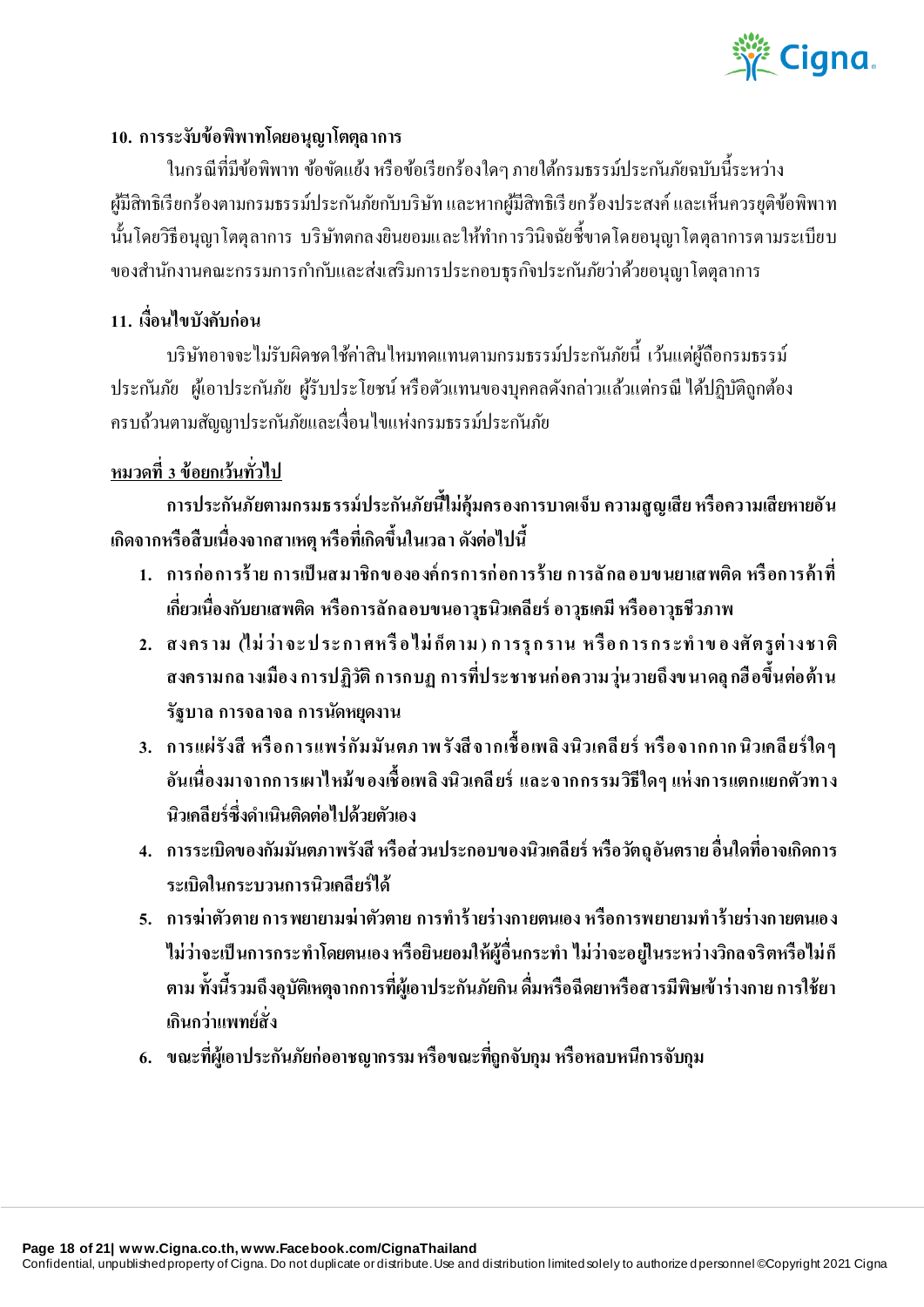

## **หมวดที่ 4 ข้อตกลงคุ้มครอง**

ึ่งณะที่กรมธรรม์ประกันภัยมีผลบังคับภายใต้ข้อบังคับ เงื่อนไขทั่วไปและ ข้อกำหนด ข้อตกลงคุ้มครอง ข้อยกเว้น และเอกสารแนบท้ายแห่งกรมธรรม์ประกันภัยและเพื่อเป็นการตอบแทนเบื้ยประกันภัยที่ ผู้ถือกรมธรรม์ประกันภัยหรือผู้เอาประกันภัยต้องชำระ บริษัทตกลงจะให้ความคุ้มครองเฉพาะความคุ้มครองที่ ระบุในหน้าตารางกรมธรรม์ประก ันภัย ดังต่อไปนี้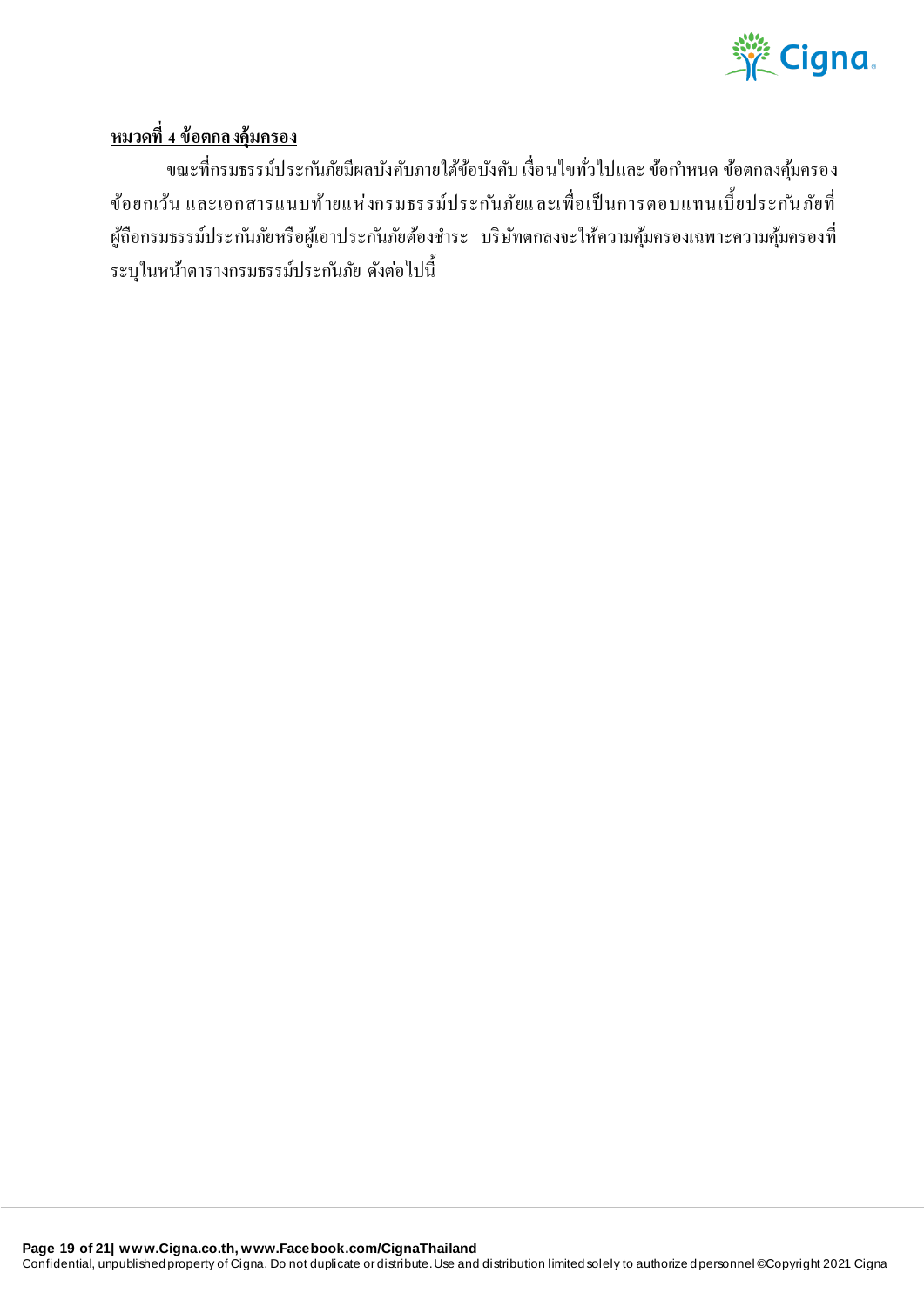

**(BGT3)**

# **ข้อตกลงคุ้มครอง ผลประโยชน์การรักษาพยาบาล**

### **ความคุ้มครอง**

ในระหว่างระยะเวลาเอาประกับกัย ก้าการบาดเจ็บหรือการเจ็บป่วยที่ได้รับซึ่งเกิดขึ้นในระหว่างการ เดินทางเป็นเหตุให้ผู้เอาประกันภัยต้องเข้ารักษาตัวเป็นผู้ป่วยใน หรือผู้ป่วยนอก ในโรงพยาบาลหรือ ิสถานพยาบาลเวชกรรม บริษัทจะจ่ายเงินชดเชยตามจำนวนเงินค่ารักษาพยาบาลตามความจำเป็นทางการแพทย์และ ้มาตรฐานทางการแพทย์ ตามจำนวนเงินที่ผู้เอาประกันภัยจ่ายจริง แต่ทั้งนี้ ไม่เกินจำนวนเงินเอาประ กันภัยที่บริษัท ้ต้องรับผิด หักด้วยจำนวนเงินความรับผิดส่วนแรกที่ผู้เอาประกันภัยต้องรับผิดชอบเองที่ระบุไว้ข้อตกลงคุ้มครอง นี้(ถ้ามี)

## **ข้อยกเว้นเฉพาะ (ใช้บังคับเฉพาะข้อตกลงคุ้มครองผลประโยชน์การรักษาพยาบาลเท่านั้น)**

**การประกันภัยตามข้อตกลงคุ้มครองนี้ไม่คุ้มครองการบาดเจ็บ การสูญเสียหรือความเสียหายอันเกิดจาก หรือ สื บเนื่องจากสาเหตุ หรือค่าใช้จ่ายที่เกิดขึ้นดังต่อไปนี้** 

- **1. สภาพที่เป็ นมาก่อน (Pre-existing condition) ส าหรับโรค(รวมทั้งโรคแทรกซ้ อน) อาการ หรือความ ผิดปกติที่เกิดขึ้นกับผู้เอาประกันภัยก่อนวันออกเดินทางซึ่งมีนัยส าคัญเพียงพอให้ บุคคล ทั่วไปพีง แสวงหาการวินิจฉัยดูแลหรือรักษา หรือท าให้แพทย์พึงให้การวินิจฉัย ดูแล หรือรักษา**
- **2. การรักษาหรือการแก้ไขความบกพร่องของร่างกายที่เป็ นมาตั้งแต่ก าเนิด**
- **3. การรักษาตัวเพื่อพักผ่อนหรือเพื่ออนามัย การพักฟื้ น การตรวจสุขภาพ ค่าตรวจรักษาใดที่มิได้เกี่ยวข้อง กับการบาดเจ็บหรือการเจ็บป่ วย**
- **4. การรักษาโรคหรือภาวะที่เกี่ยวกับจิตประสาท ภาวะเครียด วิกล จริต รวมถึ งการติดสารเสพติด โรคทางพันธุกรรม**
- **5. โรคเอดส์ กามโรค หรือโรคติดต่อทางเพศสัมพันธ์**
- **6. การรักษาใดๆ ที่เกี่ยวกับการตั้งครรภ์ รวมถึงการคลอดบุตร การแท้งบุตร**
- **7. การรักษาพยาบาลที่ไม่ ได้เป็ นการรักษาแผนปัจจุบัน รวมถึง การรักษาแพทย์ทางเลื อก (Alternative Treatment) เช่ น การฝังเข็ม ธรรมชาติบ าบัด การรักษาโดยการนวดแล ะการกดจุด (Chiropractic) เป็ นต้น**
- **8. กายอุปกรณ์เทียมทุกชนิด ได้แก่ ไม้ เท้า แว่นตา เครื่องช่วยให้ได้ยิน (Hearing Aid) เครื่ องช่ วยการพูด (Speech Device) เครื่องกระตุ้นหัวใจทุกชนิด**
- **9. ค่ าใช้ จ่ ายที่เกี่ยวกับการบริการทางทันตกรรม ยกเว้นเพื่ อบ รรเทาอาการบาดเจ็บจากอุบัติเห ตุ แต่ไม่รวมถึงการบูรณะฟัน การจัดฟัน การครอบฟัน การขูดหินปูน การอุดฟัน หรือการใส่ ฟันปลอม**